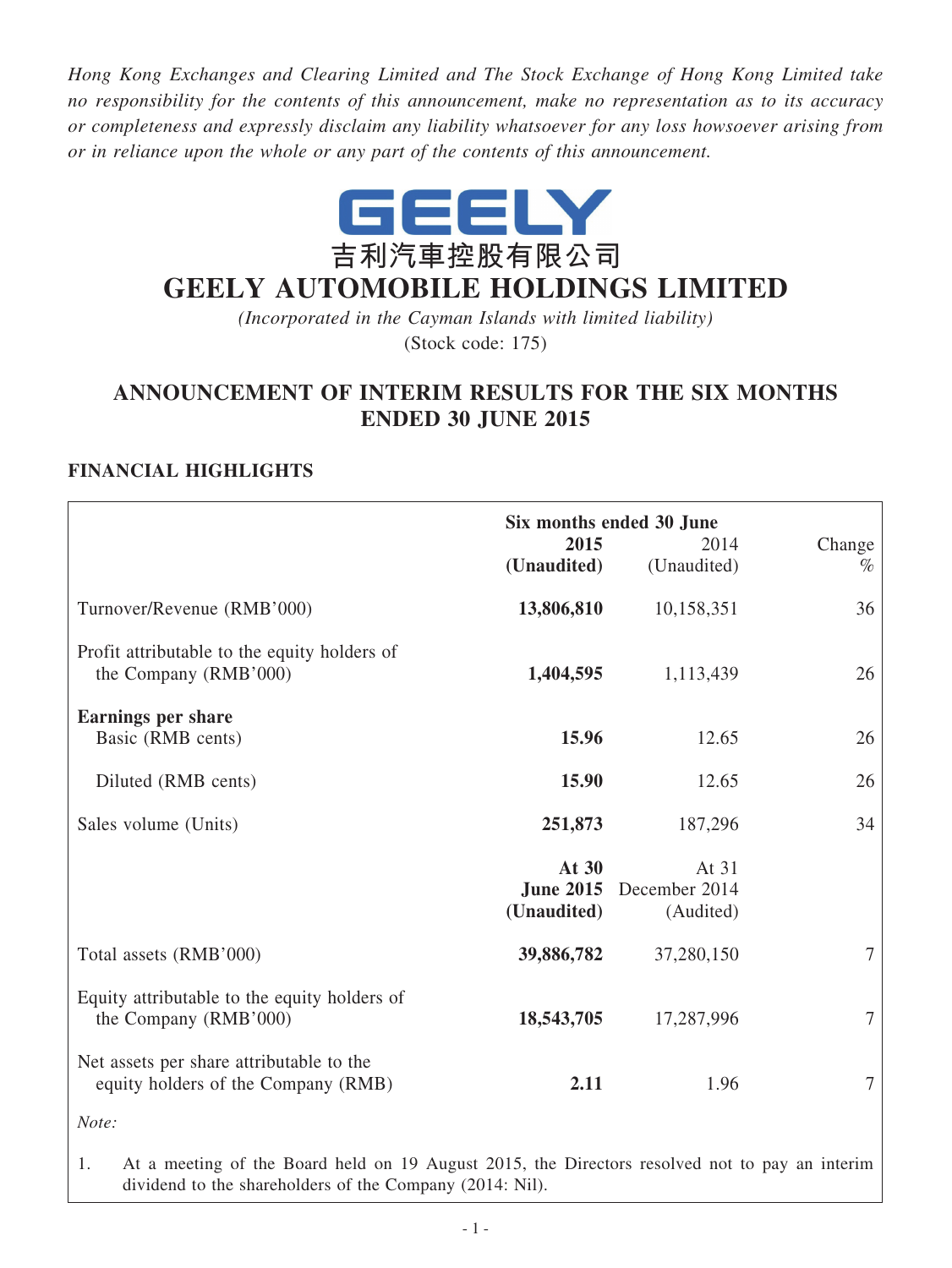### **INTERIM RESULTS**

The Board of Directors (the "Board") of Geely Automobile Holdings Limited (the "Company") is pleased to announce the unaudited interim results of the Company and its subsidiaries (the "Group") for the six months ended 30 June 2015. These interim results have been reviewed by the Company's Audit Committee, comprising solely the independent non-executive directors, one of whom chairs the committee, and the Company's auditors, Grant Thornton Hong Kong Limited.

### **CONDENSED CONSOLIDATED INCOME STATEMENT**

*FOR THE SIX MONTHS ENDED 30 JUNE 2015*

|                | Six months ended 30 June |                                                                          |  |
|----------------|--------------------------|--------------------------------------------------------------------------|--|
|                | 2015                     | 2014                                                                     |  |
| <b>Note</b>    | <b>RMB'000</b>           | <b>RMB'000</b>                                                           |  |
|                | (Unaudited)              | (Unaudited)                                                              |  |
|                | 13,806,810               | 10,158,351                                                               |  |
|                | (11, 371, 818)           | (8,092,446)                                                              |  |
|                | 2,434,992                | 2,065,905                                                                |  |
| $\overline{4}$ | 650,076                  | 554,405                                                                  |  |
|                | (782, 075)               | (556,708)                                                                |  |
|                |                          |                                                                          |  |
|                |                          | (598, 982)                                                               |  |
|                |                          | (31,089)                                                                 |  |
| 5              |                          | (2,755)                                                                  |  |
|                |                          | (5,249)                                                                  |  |
|                | 20,646                   | 7,330                                                                    |  |
|                |                          | 1,432,857                                                                |  |
| 6              | (317, 887)               | (307, 230)                                                               |  |
| 5              | 1,419,547                | 1,125,627                                                                |  |
|                |                          |                                                                          |  |
|                |                          | 1,113,439                                                                |  |
|                | 14,952                   | 12,188                                                                   |  |
|                | 1,419,547                | 1,125,627                                                                |  |
|                |                          |                                                                          |  |
| 8              | RMB15.96 cents           | RMB12.65 cents                                                           |  |
| 8              | RMB15.90 cents           | $RMB12.65$ cents                                                         |  |
|                |                          | (558, 924)<br>(29, 034)<br>(21, 043)<br>22,796<br>1,737,434<br>1,404,595 |  |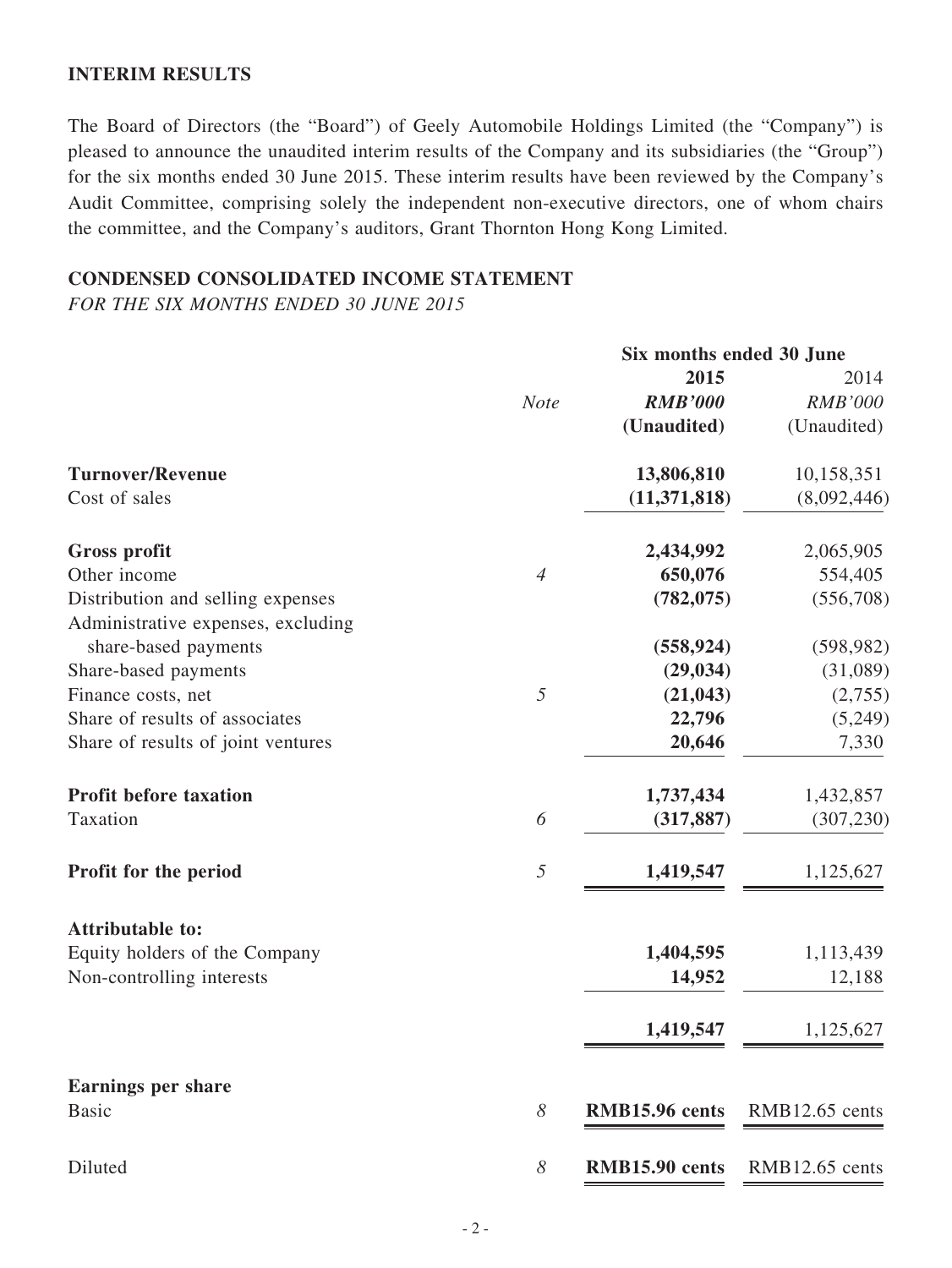# **CONDENSED CONSOLIDATED STATEMENT OF COMPREHENSIVE INCOME**

*FOR THE SIX MONTHS ENDED 30 JUNE 2015*

|                                                                    | Six months ended 30 June |                |
|--------------------------------------------------------------------|--------------------------|----------------|
|                                                                    | 2015                     | 2014           |
|                                                                    | <b>RMB'000</b>           | <b>RMB'000</b> |
|                                                                    | (Unaudited)              | (Unaudited)    |
| Profit for the period                                              | 1,419,547                | 1,125,627      |
| Other comprehensive income for the period:                         |                          |                |
| Items that may be reclassified subsequently to profit or loss:     |                          |                |
| Exchange differences on translation of foreign                     |                          |                |
| operations recognised                                              | (5,072)                  | 33,230         |
| Loss arising on revaluation of available-for-sale financial assets |                          | (8)            |
| Total comprehensive income for the period                          | 1,414,475                | 1,158,849      |
| <b>Attributable to:</b>                                            |                          |                |
| Equity holders of the Company                                      | 1,399,544                | 1,146,661      |
| Non-controlling interests                                          | 14,931                   | 12,188         |
|                                                                    | 1,414,475                | 1,158,849      |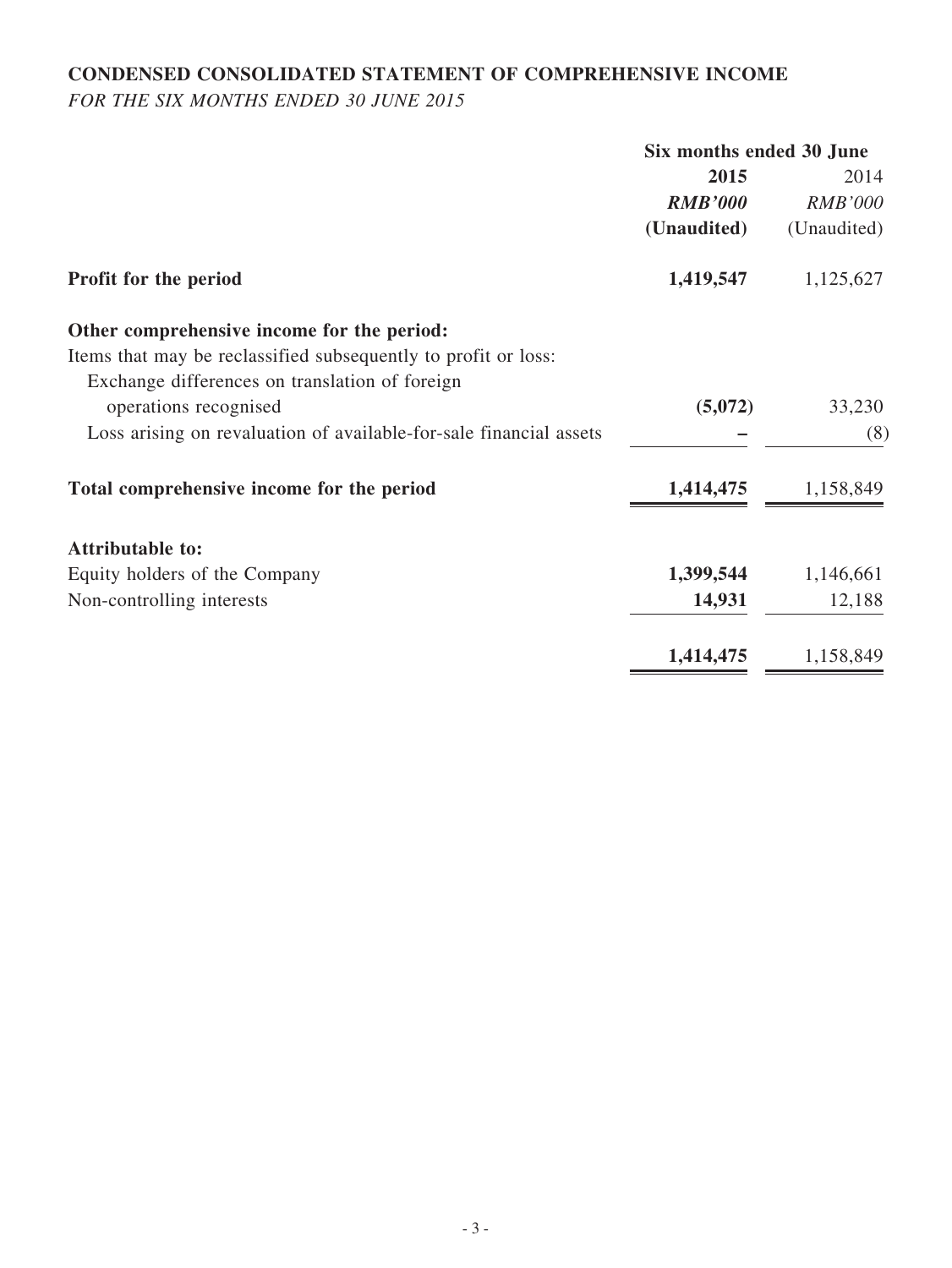# **CONDENSED CONSOLIDATED STATEMENT OF FINANCIAL POSITION**

*AS AT 30 JUNE 2015*

|                                                       | At 30            | At 31          |
|-------------------------------------------------------|------------------|----------------|
|                                                       | <b>June 2015</b> | December 2014  |
| <b>Note</b>                                           | <b>RMB'000</b>   | <b>RMB'000</b> |
|                                                       | (Unaudited)      | (Audited)      |
| <b>Non-current assets</b>                             |                  |                |
| 10<br>Property, plant and equipment                   | 7,389,290        | 5,860,705      |
| Intangible assets<br>11                               | 4,565,706        | 4,208,230      |
| Prepaid land lease payments                           | 1,560,806        | 1,131,286      |
| Goodwill                                              | 2,584            | 6,222          |
| Interests in associates<br>12                         | 274,878          | 252,082        |
| Interests in joint ventures<br>13                     | 1,616,331        | 438,547        |
| Available-for-sale financial assets                   | 28,270           | 28,270         |
| Deferred tax assets                                   | 56,050           | 51,709         |
|                                                       | 15,493,915       | 11,977,051     |
| <b>Current assets</b>                                 |                  |                |
| Prepaid land lease payments                           | 37,156           | 28,758         |
| Inventories<br>14                                     | 1,507,085        | 1,619,505      |
| Trade and other receivables<br>15                     | 14,716,925       | 16,385,192     |
| Financial assets at fair value through profit or loss | 16,796           | 15,294         |
| Tax recoverable                                       | 22,919           | 3,723          |
| Pledged bank deposits                                 | 65,848           | 47,451         |
| Bank balances and cash                                | 7,822,502        | 7,203,176      |
|                                                       | 24,189,231       | 25,303,099     |
| 9<br>Assets held for sale                             | 203,636          |                |
|                                                       | 24,392,867       | 25,303,099     |
| <b>Current liabilities</b>                            |                  |                |
| Trade and other payables<br>17                        | 18,622,692       | 17,016,666     |
| Taxation                                              | 248,182          | 136,645        |
| 18<br><b>Borrowings</b>                               | 300,000          | 691,616        |
|                                                       | 19,170,874       | 17,844,927     |
| Net current assets                                    | 5,221,993        | 7,458,172      |
| <b>Total assets less current liabilities</b>          | 20,715,908       | 19,435,223     |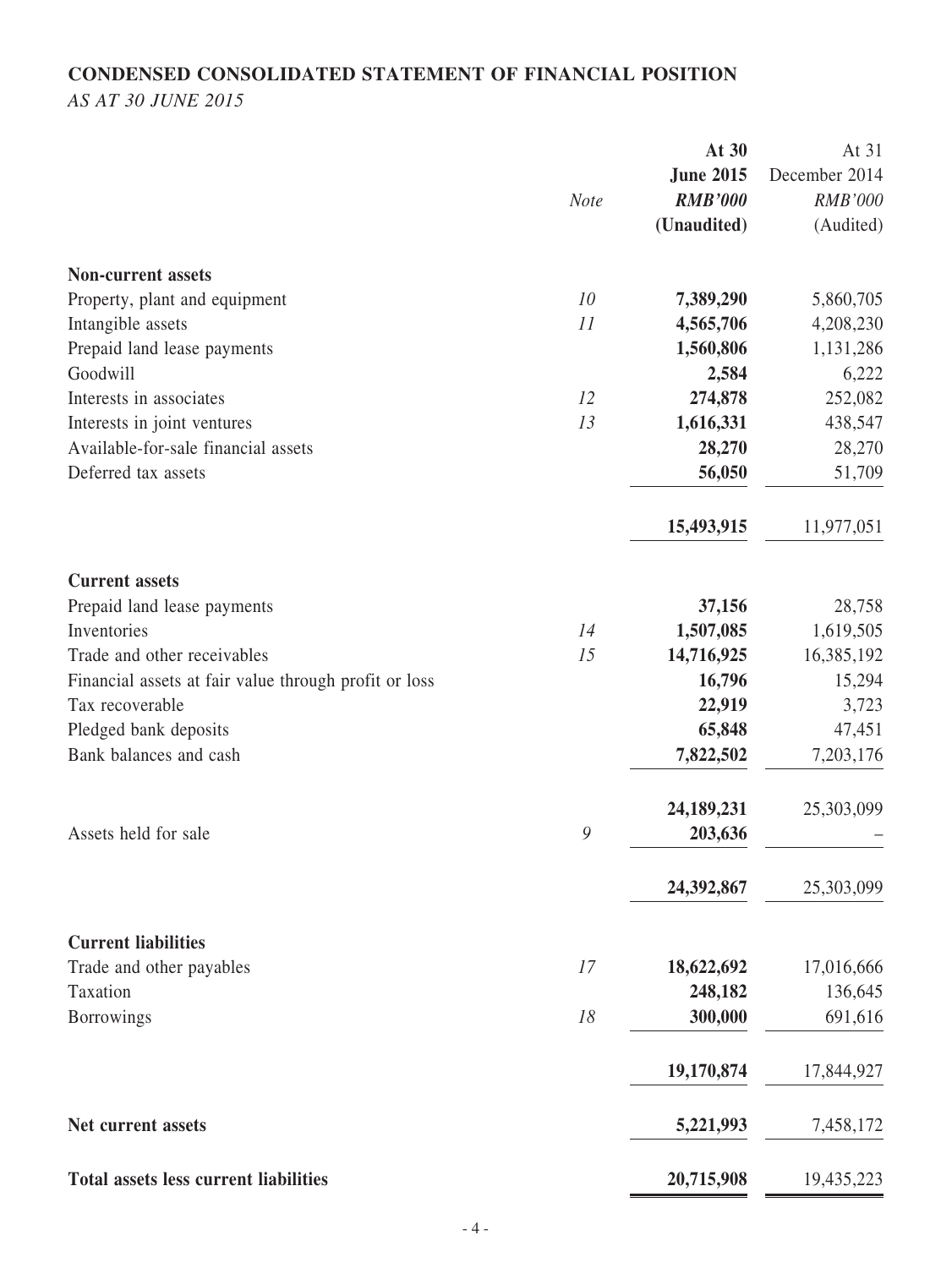|                                                      |             | At 30          | At 31                   |
|------------------------------------------------------|-------------|----------------|-------------------------|
|                                                      |             |                | June 2015 December 2014 |
|                                                      | <b>Note</b> | <b>RMB'000</b> | <b>RMB'000</b>          |
|                                                      |             | (Unaudited)    | (Audited)               |
| <b>CAPITAL AND RESERVES</b>                          |             |                |                         |
| Share capital                                        | 19          | 161,351        | 161,346                 |
| Reserves                                             |             | 18,382,354     | 17,126,650              |
| Equity attributable to equity holders of the Company |             | 18,543,705     | 17,287,996              |
| Non-controlling interests                            |             | 202,525        | 178,354                 |
| <b>Total equity</b>                                  |             | 18,746,230     | 17,466,350              |
| <b>Non-current liabilities</b>                       |             |                |                         |
| Senior notes                                         | 16          | 1,807,372      | 1,820,138               |
| Deferred tax liabilities                             |             | 162,306        | 148,735                 |
|                                                      |             | 1,969,678      | 1,968,873               |
|                                                      |             | 20,715,908     | 19,435,223              |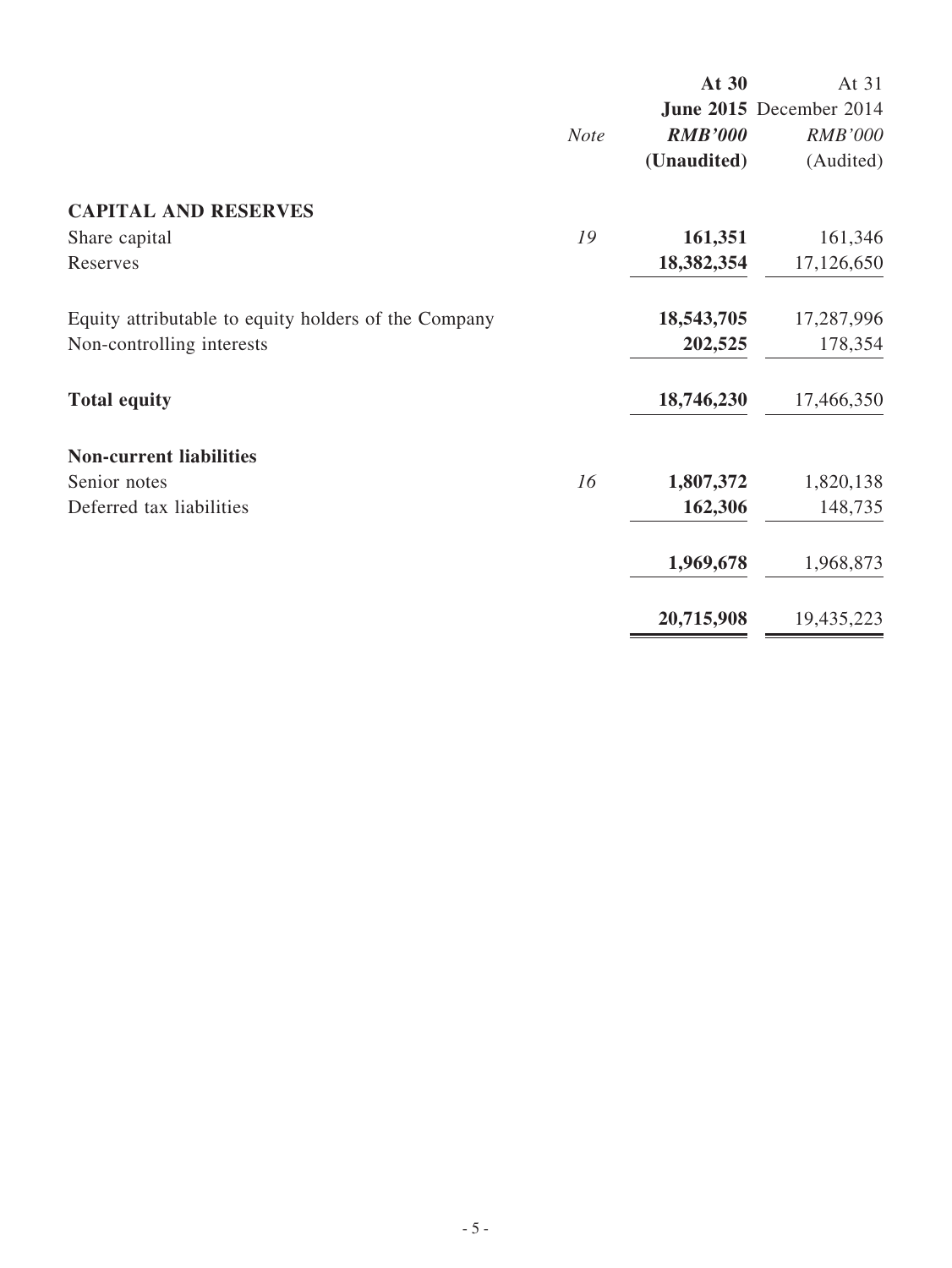# **CONDENSED CONSOLIDATED STATEMENT OF CASH FLOWS**

*FOR THE SIX MONTHS ENDED 30 JUNE 2015*

|                                                                                                                                                                                                                                                                                                                                                                                                                                                                                                                                                                                      |             | Six months ended 30 June                                                                                                           |                                                                |
|--------------------------------------------------------------------------------------------------------------------------------------------------------------------------------------------------------------------------------------------------------------------------------------------------------------------------------------------------------------------------------------------------------------------------------------------------------------------------------------------------------------------------------------------------------------------------------------|-------------|------------------------------------------------------------------------------------------------------------------------------------|----------------------------------------------------------------|
|                                                                                                                                                                                                                                                                                                                                                                                                                                                                                                                                                                                      | <b>Note</b> | 2015<br><b>RMB'000</b><br>(Unaudited)                                                                                              | 2014<br><b>RMB'000</b><br>(Unaudited)                          |
| <b>Cash flows from operating activities</b><br>Profit before taxation<br>Adjustments for non-cash items                                                                                                                                                                                                                                                                                                                                                                                                                                                                              |             | 1,737,434<br>433,925                                                                                                               | 1,432,857<br>527,703                                           |
| Operating profit before working capital changes<br>Net changes in working capital                                                                                                                                                                                                                                                                                                                                                                                                                                                                                                    |             | 2,171,359<br>2,299,830                                                                                                             | 1,960,560<br>103,356                                           |
| Cash from operations<br>Income taxes paid                                                                                                                                                                                                                                                                                                                                                                                                                                                                                                                                            |             | 4,471,189<br>(217, 339)                                                                                                            | 2,063,916<br>(296, 644)                                        |
| Net cash from operating activities                                                                                                                                                                                                                                                                                                                                                                                                                                                                                                                                                   |             | 4,253,850                                                                                                                          | 1,767,272                                                      |
| <b>Cash flows from investing activities</b><br>Purchase of property, plant and equipment<br>Addition of intangible assets<br>Addition of prepaid land lease payments<br>Proceeds from disposal of property, plant and equipment<br>Proceeds from disposal of intangible assets<br>Government grants received<br>Change in pledged bank deposits<br>Net cash outflow on acquisition of a subsidiary<br>Net cash outflow on disposal of a subsidiary<br>Investments in financial assets at fair value through<br>profit or loss<br>Investments in a joint venture<br>Interest received | 21<br>20    | (441, 818)<br>(760, 067)<br>(29, 252)<br>47,851<br>52,221<br>(18, 397)<br>(1, 133, 895)<br>(3,047)<br>(609)<br>(720,000)<br>28,502 | (90, 998)<br>(540, 285)<br>17,991<br>26,216<br>3,749<br>23,105 |
| Net cash used in investing activities                                                                                                                                                                                                                                                                                                                                                                                                                                                                                                                                                |             | (2,978,511)                                                                                                                        | (560, 222)                                                     |
| <b>Cash flows from financing activities</b><br>Proceeds from issuance of shares upon exercise of<br>the share options<br>Proceeds from borrowings<br>Repayment of borrowings<br>Interest paid<br>Dividend paid<br>Capital contribution from a non-controlling shareholder                                                                                                                                                                                                                                                                                                            |             | 965<br>(391, 616)<br>(56, 052)<br>(173, 834)<br>8,931                                                                              | 393,779<br>(562, 865)<br>(25, 860)                             |
| Net cash used in financing activities                                                                                                                                                                                                                                                                                                                                                                                                                                                                                                                                                |             | (611, 606)                                                                                                                         | (194, 946)                                                     |
| Net increase in cash and cash equivalents<br>Cash and cash equivalents at beginning of period<br>Effect of foreign exchange rate changes                                                                                                                                                                                                                                                                                                                                                                                                                                             |             | 663,733<br>7,203,176<br>(44, 407)                                                                                                  | 1,012,104<br>5,477,747<br>(15, 454)                            |
| Cash and cash equivalents at end of period                                                                                                                                                                                                                                                                                                                                                                                                                                                                                                                                           |             | 7,822,502                                                                                                                          | 6,474,397                                                      |
| Analysis of cash and cash equivalents<br>Bank balances and cash<br>Bank balances and cash included in a disposal group<br>classified as held for sale                                                                                                                                                                                                                                                                                                                                                                                                                                |             | 7,822,502                                                                                                                          | 6,338,595<br>135,802                                           |
| Cash and cash equivalents at end of period                                                                                                                                                                                                                                                                                                                                                                                                                                                                                                                                           |             | 7,822,502                                                                                                                          | 6,474,397                                                      |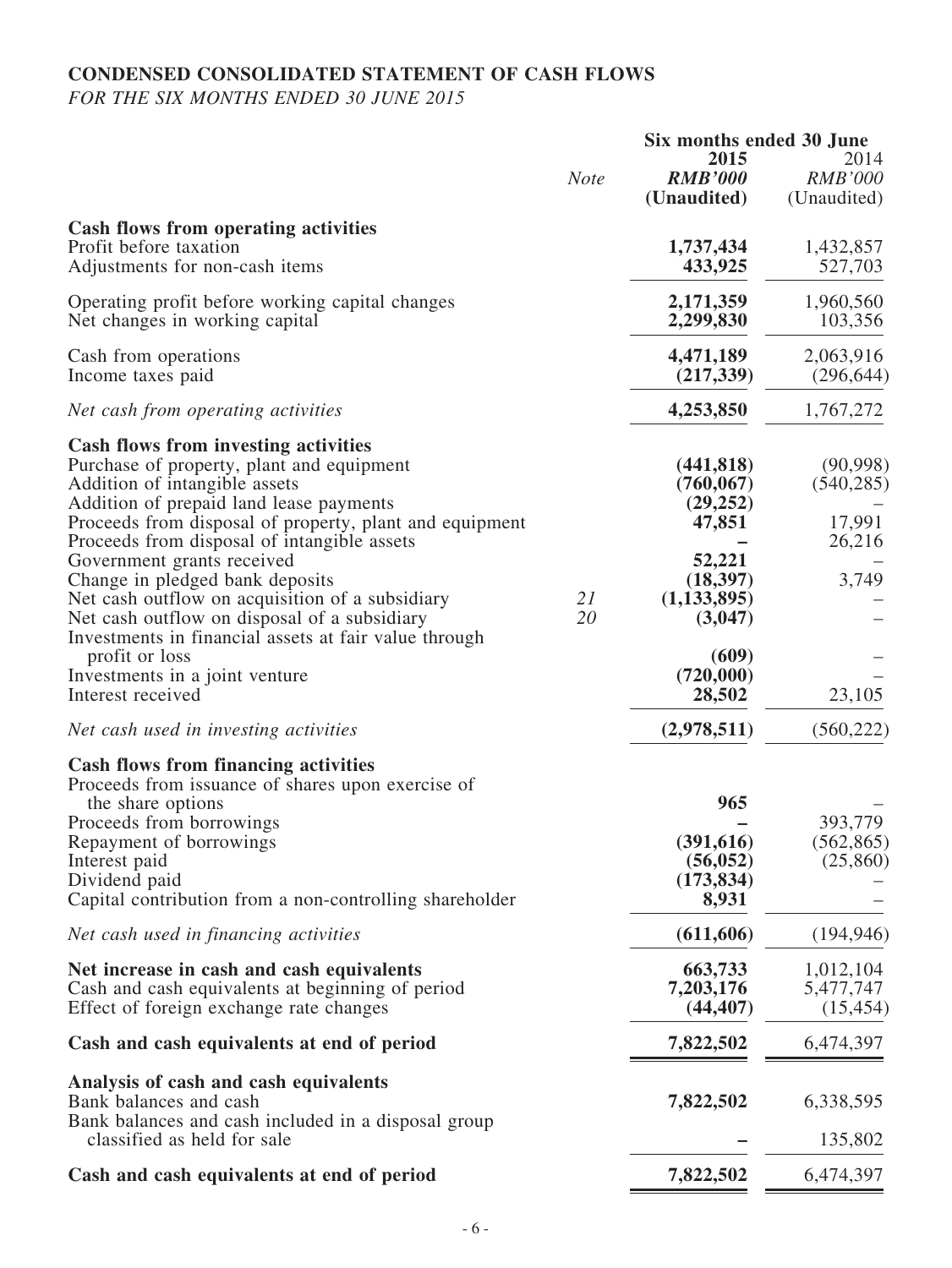# **NOTES TO THE CONDENSED CONSOLIDATED FINANCIAL STATEMENTS**

*FOR THE SIX MONTHS ENDED 30 JUNE 2015*

### **1. BASIS OF PREPARATION**

These unaudited condensed consolidated interim financial report (the "Interim Financial Report") has been prepared in accordance with the applicable disclosure provisions of the Rules Governing the Listing of Securities on the Stock Exchange of Hong Kong Limited, including compliance with Hong Kong Accounting Standard ("HKAS") 34 "Interim Financial Reporting" issued by the Hong Kong Institute of Certified Public Accountants ("HKICPA").

The Interim Financial Report is presented in thousands of Renminbi ("RMB'000"), unless otherwise stated.

The accounting policies and methods of computation used in the preparation of the Interim Financial Report are consistent with those used in the annual financial statements for the year ended 31 December 2014 except for the adoption of the new or amended Hong Kong Financial Reporting Standards ("HKFRSs") and the accounting for assets classified as held for sale as disclosed in notes 2 and 9 respectively.

The Interim Financial Report does not include all the information and disclosures required in the annual financial statements, and should be read in conjunction with the Group's annual financial statements for the year ended 31 December 2014.

#### **2. ADOPTION OF NEW OR AMENDED HKFRSs**

In the current period, the Group has applied for the first time the following new and revised standards, amendments and interpretations (the "new HKFRSs") issued by the HKICPA, which are relevant to and effective for the Group's financial statements for the annual period beginning on 1 January 2015:

| <b>HKFRSs</b> (Amendments) | Annual Improvements to HKFRSs 2010-2012 Cycle |
|----------------------------|-----------------------------------------------|
| <b>HKFRSs</b> (Amendments) | Annual Improvements to HKFRSs 2011-2013 Cycle |

The adoption of the new HKFRSs had no material impact on how the results and financial position for the current and prior periods have been prepared and presented.

#### **3. SEGMENT INFORMATION**

The only operating segment of the Group is the production and sale of automobiles, automobile parts and related automobile components. No separate analysis of the reportable segment results by operating segment is necessary.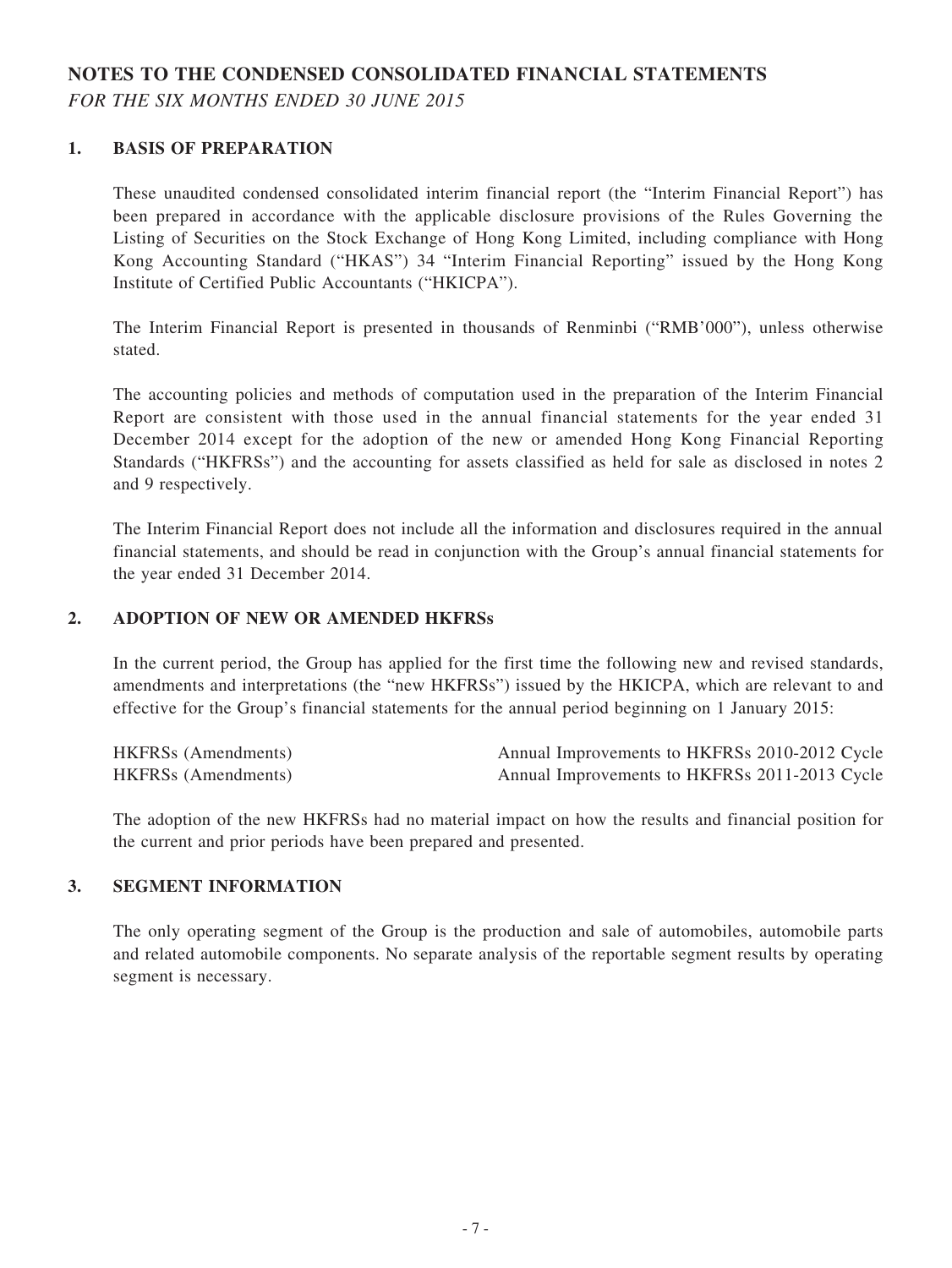### **4. OTHER INCOME**

|                                                                                                                     | Six months ended 30 June |                |
|---------------------------------------------------------------------------------------------------------------------|--------------------------|----------------|
|                                                                                                                     | 2015                     | 2014           |
|                                                                                                                     | <b>RMB'000</b>           | <i>RMB'000</i> |
|                                                                                                                     | (Unaudited)              | (Unaudited)    |
| Gain on disposal of scrap materials                                                                                 | 7,624                    | 21,646         |
| Net gain on disposal of a subsidiary (note 20)                                                                      | 62,879                   |                |
| Net gain on disposal of property, plant and equipment                                                               |                          | 3,452          |
| Net foreign exchange gain                                                                                           |                          | 12,196         |
| Rental income                                                                                                       | 23,755                   | 13,937         |
| Subsidy income from government <i>(note)</i>                                                                        | 532,622                  | 478,473        |
| Sundry income                                                                                                       | 1,677                    | 18,323         |
| Unrealised gain on financial assets at fair value through profit<br>or loss that are classified as held for trading |                          |                |
| (listed investments held for trading)                                                                               | 21,519                   | 6,378          |
|                                                                                                                     | 650,076                  | 554,405        |

*Note:* Subsidy income mainly relates to cash subsidies in respect of operating and research and development activities from government which are either unconditional grants or grants with conditions having been satisfied.

### **5. PROFIT FOR THE PERIOD**

Profit for the period has been arrived at after charging/(crediting):

|                                                                | Six months ended 30 June |                |
|----------------------------------------------------------------|--------------------------|----------------|
|                                                                | 2015                     | 2014           |
|                                                                | <b>RMB'000</b>           | <i>RMB'000</i> |
|                                                                | (Unaudited)              | (Unaudited)    |
| <b>Finance income and costs</b>                                |                          |                |
| <b>Finance costs</b>                                           |                          |                |
| Effective interest expense on senior notes                     | 1,979                    |                |
| Coupon interest expense on senior notes                        | 47,566                   |                |
| Interest on bank borrowings wholly repayable within five years |                          | 25,860         |
|                                                                | 49,545                   | 25,860         |
| <b>Finance income</b>                                          |                          |                |
| Bank and other interest income                                 | (28, 502)                | (23,105)       |
| <b>Net finance costs</b>                                       | 21,043                   | 2,755          |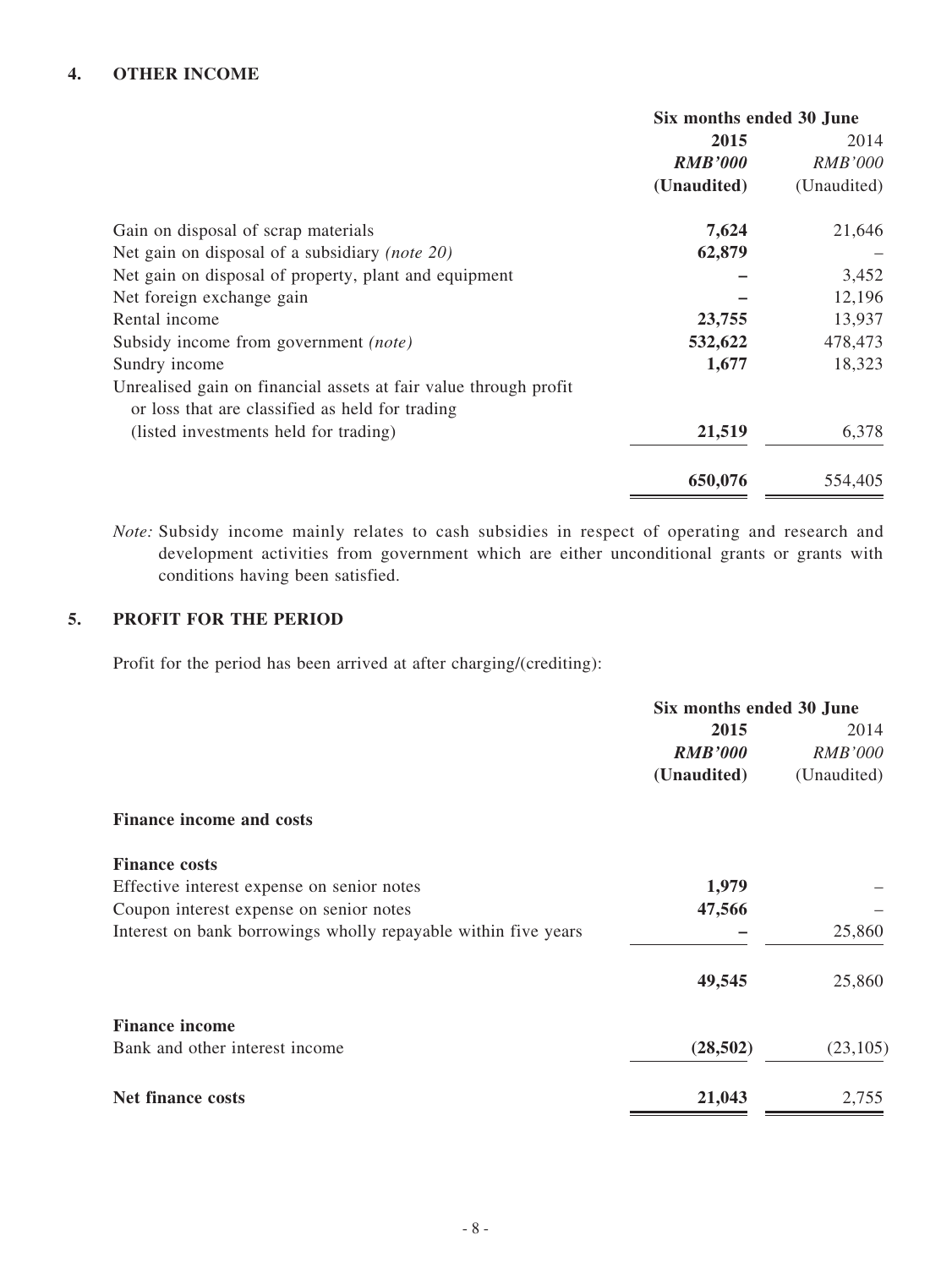|                                               | Six months ended 30 June |                |
|-----------------------------------------------|--------------------------|----------------|
|                                               | 2015                     | 2014           |
|                                               | <b>RMB'000</b>           | <b>RMB'000</b> |
|                                               | (Unaudited)              | (Unaudited)    |
| Staff costs (including directors' emoluments) |                          |                |
| Salaries, wages and other benefits            | 555,627                  | 525,969        |
| Retirement benefit scheme contributions       | 63,436                   | 80,822         |
| Recognition of share-based payments           | 29,034                   | 31,089         |
|                                               | 648,097                  | 637,880        |
|                                               | Six months ended 30 June |                |
|                                               | 2015                     | 2014           |
|                                               | <b>RMB'000</b>           | <b>RMB'000</b> |
|                                               | (Unaudited)              | (Unaudited)    |
| <b>Other items</b>                            |                          |                |
| Cost of inventories recognised as expense     | 11,371,818               | 8,092,446      |
| Depreciation                                  | 274,414                  | 297,392        |
| Net foreign exchange loss/(gain)              | 60,431                   | (12, 196)      |
| Amortisation of prepaid land lease payments   | 16,067                   | 14,681         |
| Amortisation of intangible assets             | 157,102                  | 140,783        |
| Research and development costs                |                          | 60,621         |

Net loss/(gain) on disposal of property, plant and equipment **2,268** (3,452) Loss on written off of intangible assets **14,252** –

(listed investments held for trading) **(21,519)** (6,378)

Unrealised gain on financial assets at fair value through profit

or loss that are classified as held for trading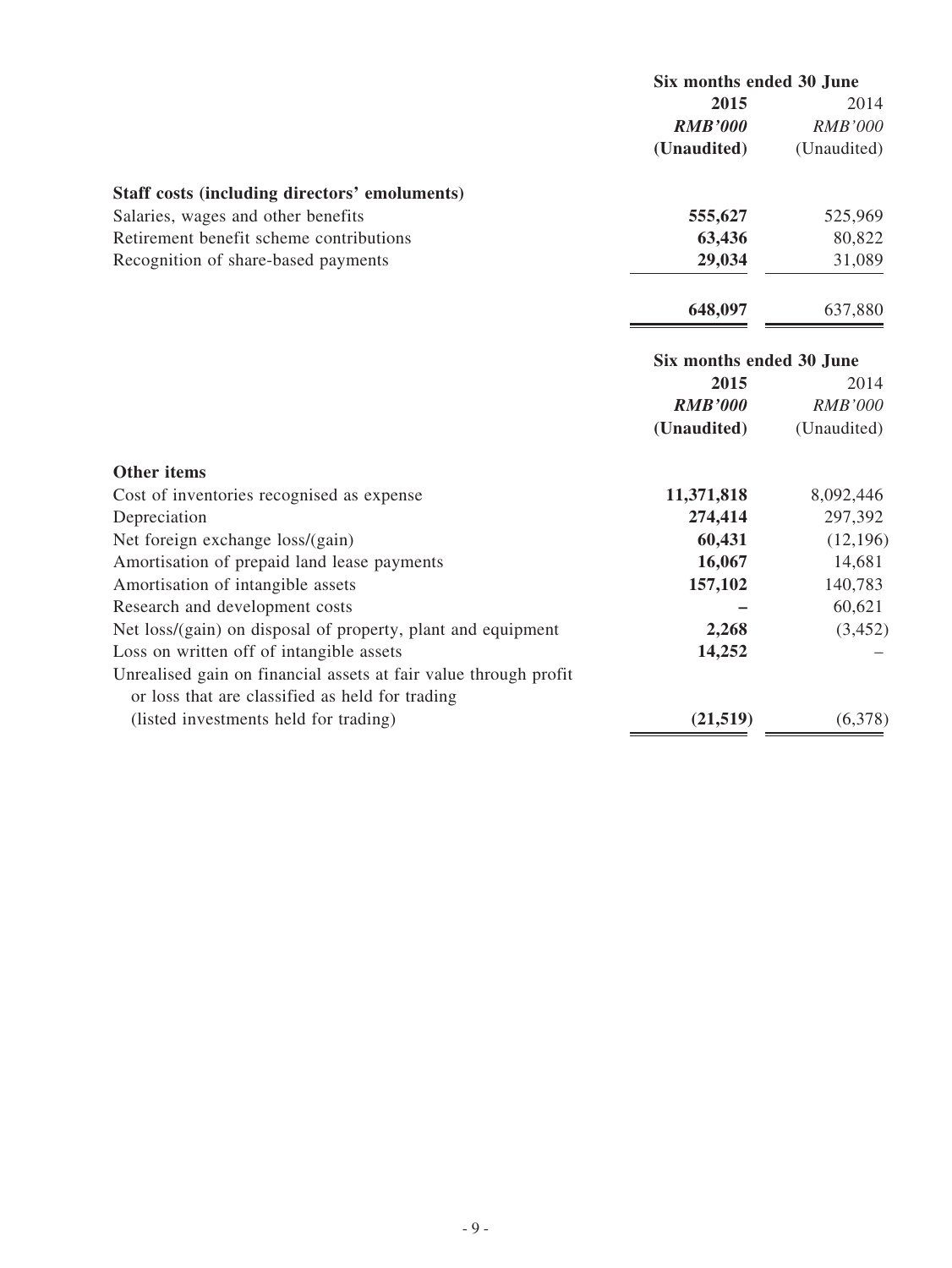### **6. TAXATION**

|                                       | Six months ended 30 June |                |
|---------------------------------------|--------------------------|----------------|
|                                       | 2015                     |                |
|                                       | <b>RMB'000</b>           | <b>RMB'000</b> |
|                                       | (Unaudited)              | (Unaudited)    |
| Current tax:                          |                          |                |
| Hong Kong profits tax                 |                          | 584            |
| PRC enterprise income tax             | 310,284                  | 294,940        |
| Other overseas tax                    |                          | 9,749          |
| Under/(Over) provision in prior years | 759                      | (1, 138)       |
|                                       | 311,043                  | 304,135        |
| Deferred taxation                     | 6,844                    | 3,095          |
|                                       | 317,887                  | 307,230        |

Hong Kong profits tax has not been provided for the period as the companies within the Group had no estimated assessable profits in Hong Kong for the period (Six months ended 30 June 2014: 16.5%).

The income tax provision of the Group in respect of its operations in the People's Republic of China (the "PRC") has been calculated at the applicable tax rate on the estimated assessable profits for the period based on the existing legislation, interpretations and practises in respect thereof. The applicable tax rate is the PRC enterprise income tax rate of 25%.

Pursuant to the relevant laws and regulations in the PRC, certain of the Group's PRC subsidiaries obtained the High and New Technology Enterprises qualification and accordingly, enjoyed preferential income tax rate of 15%. Taxation arising in other jurisdictions is calculated at the rates prevailing in the relevant jurisdictions.

### **7. DIVIDEND**

During the current period, a final dividend for the year ended 31 December 2014 of HK\$0.025 per share (Six months ended 30 June 2014: HK\$0.046), amounting to approximately RMB173,834,000 (Six months ended 30 June 2014: RMB319,845,000), has been declared and approved by the shareholders at the annual general meeting of the Company. The 2014 final dividend was paid in July 2015 and is reflected as a dividend payable in the Interim Financial Report.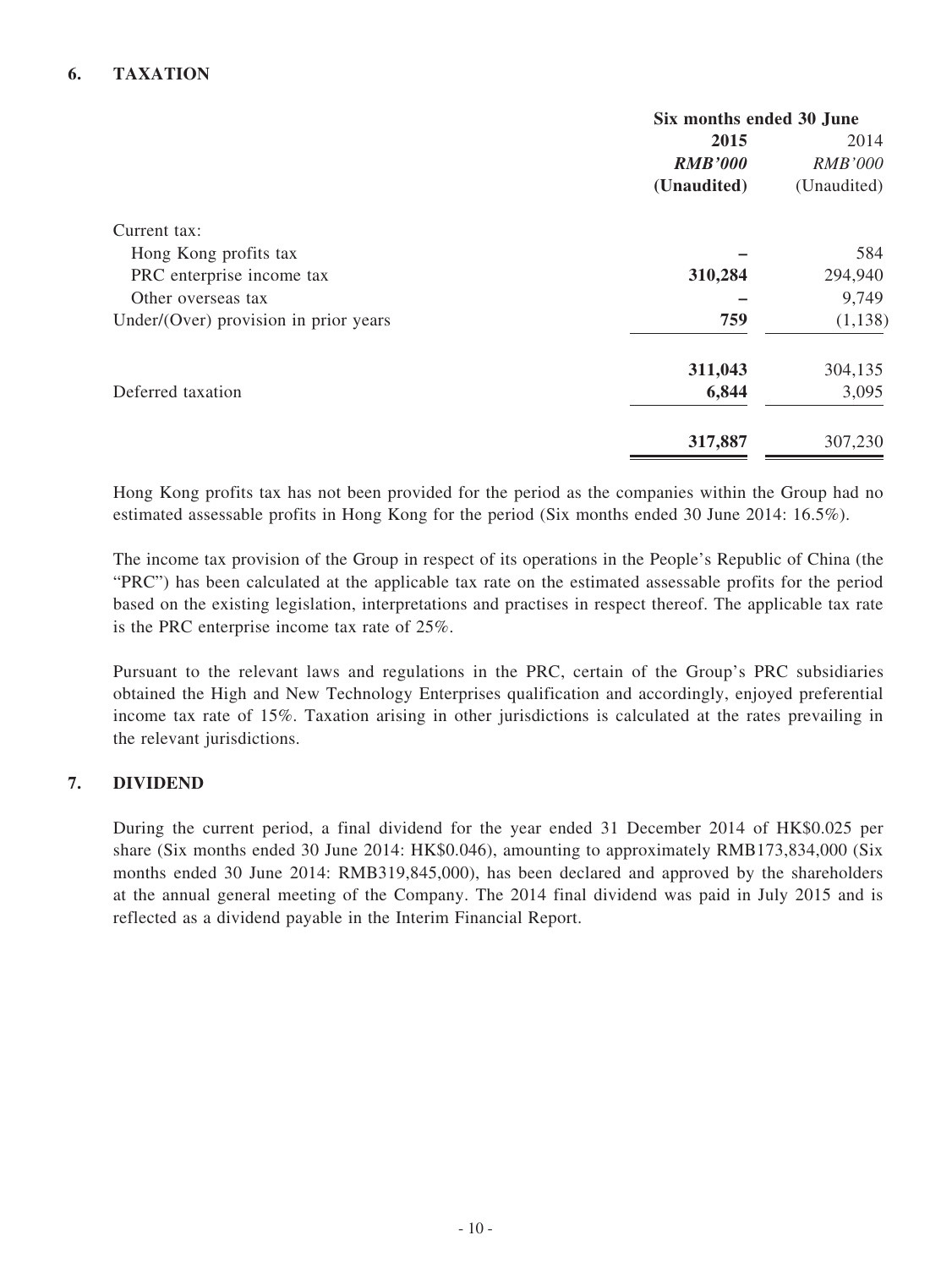#### **8. EARNINGS PER SHARE**

#### **(a) Basic earnings per share**

The calculation of the basic earnings per share for the period is based on the profit attributable to equity holders of the Company of RMB1,404,595,000 (Six months ended 30 June 2014: RMB1,113,439,000) and the weighted average number of ordinary shares of 8,801,545,822 shares (2014: 8,801,446,540 shares), calculated as follows:

#### *(i) Weighted average number of ordinary shares*

|                                                                                               | Six months ended 30 June |               |
|-----------------------------------------------------------------------------------------------|--------------------------|---------------|
|                                                                                               | 2015                     |               |
|                                                                                               | (Unaudited)              | (Unaudited)   |
| Issued ordinary shares at 1 January<br>Effect of shares issued upon exercise of share options | 8,801,446,540<br>99,282  | 8,801,446,540 |
| Weighted average number of ordinary shares at 30 June                                         | 8,801,545,822            | 8,801,446,540 |

#### **(b) Diluted earnings per share**

The calculation of diluted earnings per share for the period is based on the profit attributable to equity holders of the Company of RMB1,404,595,000 (Six months ended 30 June 2014: RMB1,113,439,000) and the weighted average number of ordinary shares of 8,834,646,540 shares (2014: 8,801,446,540 shares), calculated as follows:

#### *(i) Weighted average number of ordinary shares (diluted)*

|                                                                                                                                                     | Six months ended 30 June    |               |
|-----------------------------------------------------------------------------------------------------------------------------------------------------|-----------------------------|---------------|
|                                                                                                                                                     | 2014<br>2015                |               |
|                                                                                                                                                     | (Unaudited)                 | (Unaudited)   |
| Weighted average number of ordinary shares for<br>the purpose of basic earnings per share<br>Effect of shares issued upon exercise of share options | 8,801,545,822<br>33,100,718 | 8,801,446,540 |
| Weighted average number of ordinary shares for<br>the purpose of diluted earnings per share                                                         | 8,834,646,540               | 8,801,446,540 |

Diluted earnings per share for the six months ended 30 June 2014 equals to the basic earnings per share as the potential ordinary shares of share options are anti-dilutive and are therefore excluded from the weighted average number of ordinary shares for the purpose of diluted earnings per share.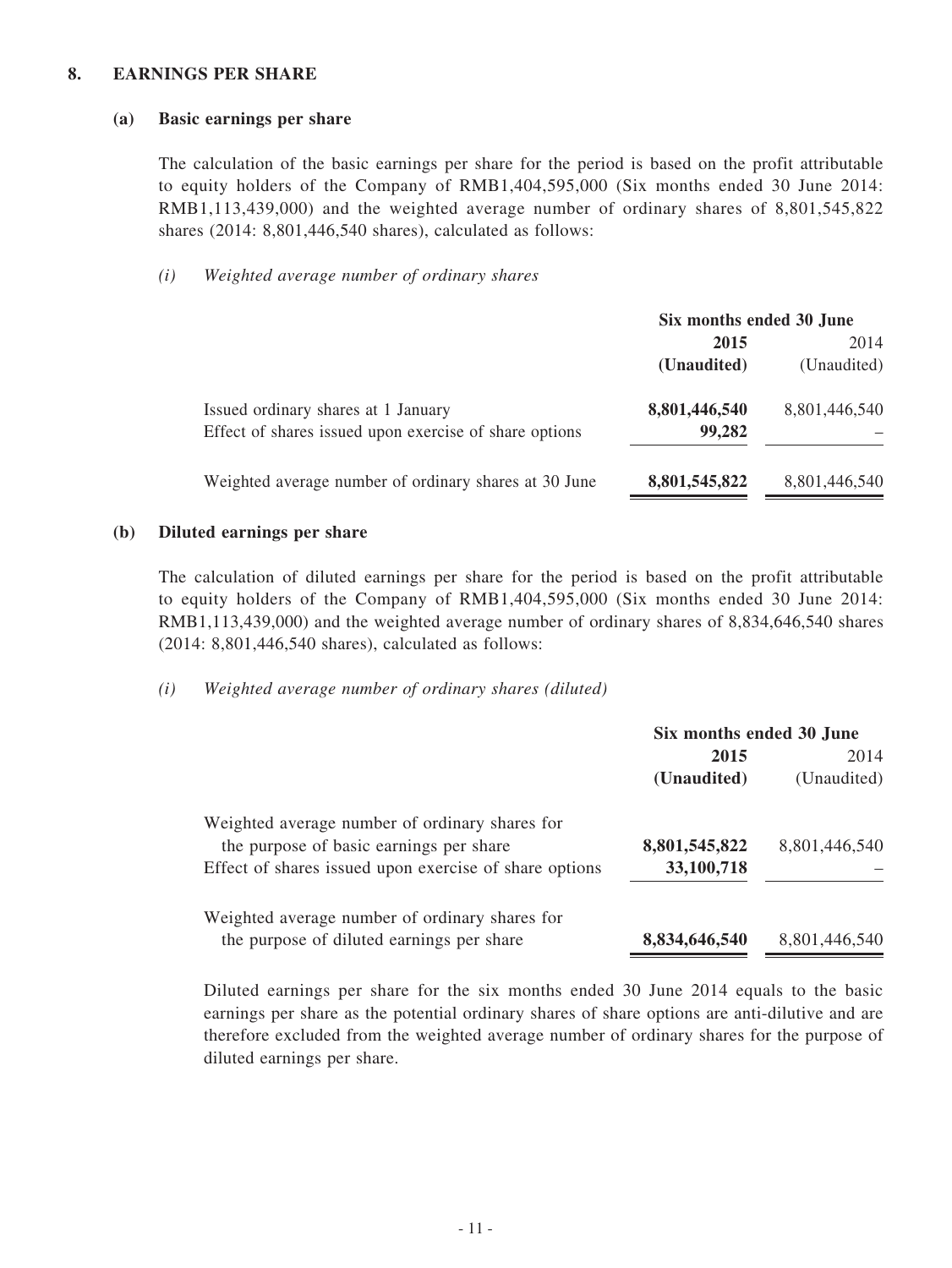### **9. ASSETS HELD FOR SALE**

|                               | As at          |
|-------------------------------|----------------|
|                               | 30 June 2015   |
|                               | <b>RMB'000</b> |
|                               | (Unaudited)    |
| Property, plant and equipment | 42,309         |
| Intangible assets             | 161,327        |
|                               | 203,636        |

Non-current assets are classified as assets held for sale when their carrying amount is to be recovered principally through a sale transaction and a sale is considered highly probable. The assets are generally stated at the lower of carrying amount and fair value less costs to sell if their carrying amount is to be recovered principally through a sale transaction rather than through their continuing use.

On 4 March 2015, the Company and Zhejiang Wanliyang Transmission Co. Ltd. ("WLY", a leading transmission company established in the PRC, the shares of which are listed on the Shenzhen Stock Exchange (stock code: SZ002434)) entered into an agreement to dispose of assets, mainly the plant and machinery and intangible assets, relating to automotive manual transmissions technology at a consideration of RMB300,000,000, which was determined after the arm's length negotiations between the parties. Property, plant and equipment and intangible assets classified as assets held for sale are not depreciated or amortised.

#### **10. PROPERTY, PLANT AND EQUIPMENT**

During the period, the Group acquired property, plant and equipment of approximately RMB738,528,000 (Six months ended 30 June 2014: RMB420,777,000). Property, plant and equipment with net book value of approximately RMB102,340,000 (Six months ended 30 June 2014: RMB21,443,000) were disposed of during the period, resulting in a loss on disposal of approximately RMB2,268,000 (Six months ended 30 June 2014: a gain of approximately RMB3,452,000), excluding the amounts through disposal of a subsidiary for the six months ended 30 June 2015 as set out in note 20. During the six months ended 30 June 2015, property, plant and equipment with net book value of approximately RMB42,309,000 were classified as assets held for sale (note 9).

### **11. INTANGIBLE ASSETS**

During the period, additions to intangible assets by acquisition and capitalisation in respect of development costs amounted to approximately RMB760,067,000 (Six months ended 30 June 2014: RMB540,285,000). No intangible assets were disposed of during the period. During the six months ended 30 June 2014, intangible assets with net book value of approximately RMB26,216,000 were disposed of, no gain or loss on disposal was resulted. During the period, the Group has written off the capitalised development costs amounted to approximately RMB14,252,000 (Six months ended 30 June 2014: Nil) in relation to particular projects which would not be put into commercialisation in view of the change in market conditions. During the six months ended 30 June 2015, certain intangible assets were disposed of through disposal of a subsidiary as set out in note 20. Intangible assets with net book value of approximately RMB161,327,000 were classified as assets held for sale (note 9).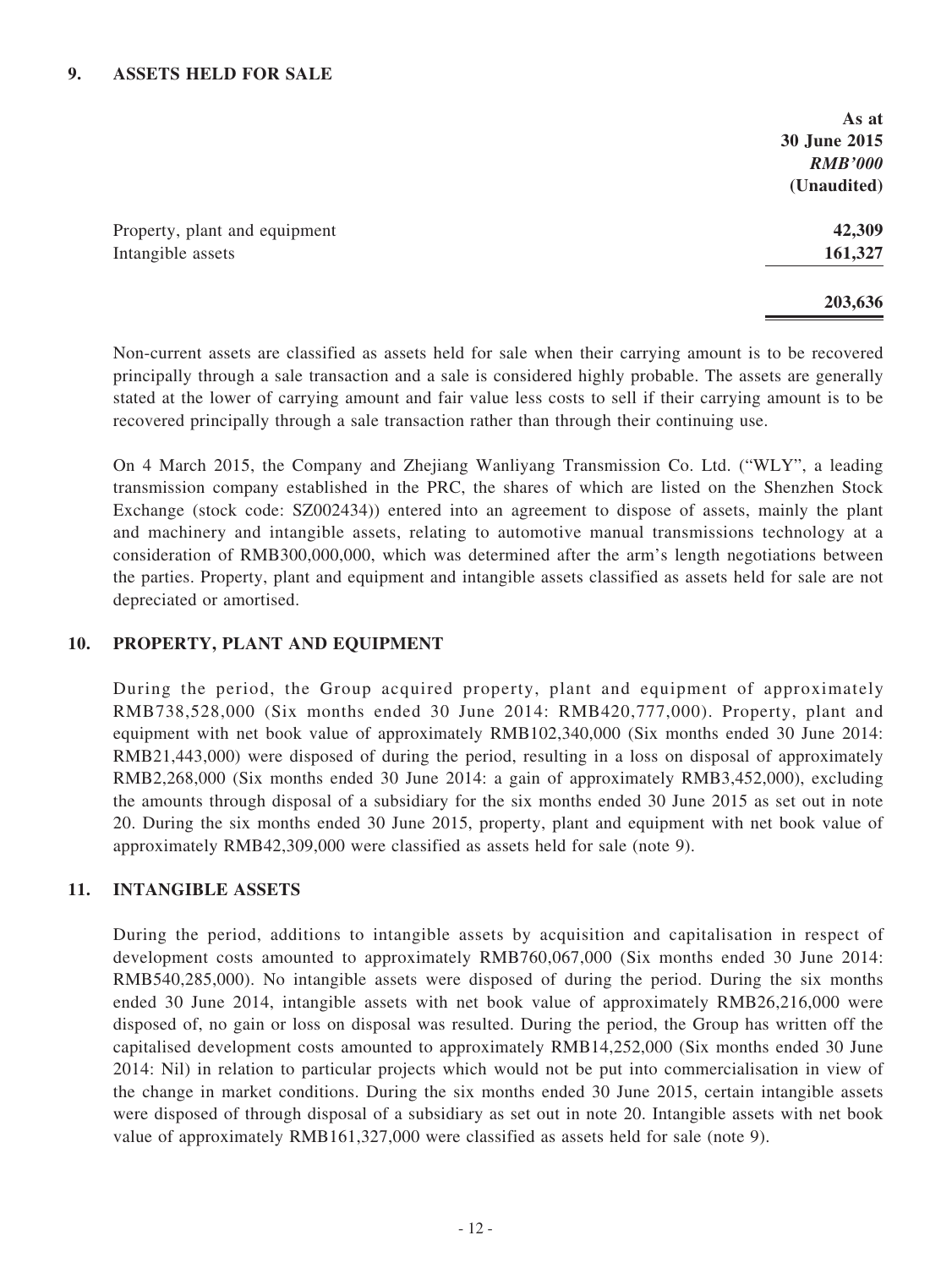### **12. INTERESTS IN ASSOCIATES**

|                                                         | At             | At               |
|---------------------------------------------------------|----------------|------------------|
|                                                         | 30 June 2015   | 31 December 2014 |
|                                                         | <b>RMB'000</b> | <b>RMB'000</b>   |
|                                                         | (Unaudited)    | (Audited)        |
| Share of net assets                                     | 274,878        | 252,082          |
| Goodwill                                                | 663            | 663              |
| Impairment loss recognised                              | (663)          | (663)            |
|                                                         | 274,878        | 252,082          |
| Represented by:                                         |                |                  |
| Cost of unlisted investments                            | 271,391        | 271,391          |
| Share of post-acquisition profits/(losses) and reserves | 4,150          | (18, 646)        |
| Impairment loss recognised                              | (663)          | (663)            |
|                                                         | 274,878        | 252,082          |

#### **13. INTERESTS IN JOINT VENTUREs**

During the period, the Group has invested in two new joint ventures, namely Ninghai Zhidou Electric Vehicles Company Limited (formerly known as Xin Dayang Electric Vehicles Company Limited) ("Ninghai Zhidou") and Genius Auto Finance Company Limited ("Genius AFC"), at investment costs of RMB500,000,000 and RMB720,000,000 respectively.

On 16 December 2013, the Group entered into a joint venture agreement ("JV Agreement") with BNP Paribas Personal Finance, a third party, for the establishment of a joint venture company, Genius AFC, to engage in the vehicles financing business in the PRC. Genius AFC with a registered capital of RMB900,000,000 will be owned as to 80% (or RMB720,000,000) by the Group and as to 20% (or RMB180,000,000) by BNP Paribas Personal Finance. Pursuant to the JV Agreement, the board of Genius AFC will consist of five directors, of whom four will be nominated by the Group, and one will be nominated by BNP Paribas Personal Finance, respectively. However, as certain key corporate matters of Genius AFC require a positive vote from BNP Paribas Personal Finance or unanimous resolution of all directors (present in person or represented by proxy for the board meeting) of Genius AFC, therefore Genius AFC is under the joint control of the Group and BNP Paribas Personal Finance. Accordingly, the investment in Genius AFC will be treated as a joint venture of the Group and measured using the equity method. During the period, the Group has paid up the agreed 80% of registered capital of Genius AFC. Subsequent to the reporting date, Genius AFC received the approval to commence operations on 3 August 2015. The wholesale financing business of Genius AFC is expected to launch first whilst the retail financing business will follow by the end of 2015.

At the reporting date, Ninghai Zhidou is engaged in the research and production of automobile parts, components and engines, production of electric vehicles and the provision of related after-sale services in China and the Group's interests in Ninghai Zhidou is approximately 50%. The Group has contributed the entire equity interest in Lanzhou Zhidou Electric Vehicles Company Limited (formerly known as Lanzhou Geely Automobile Industrial Company Limited) ("Lanzhou Zhidou"), its indirect 99% owned subsidiary, valued at RMB500,000,000 as its contribution to the registered capital of Ninghai Zhidou (note 20).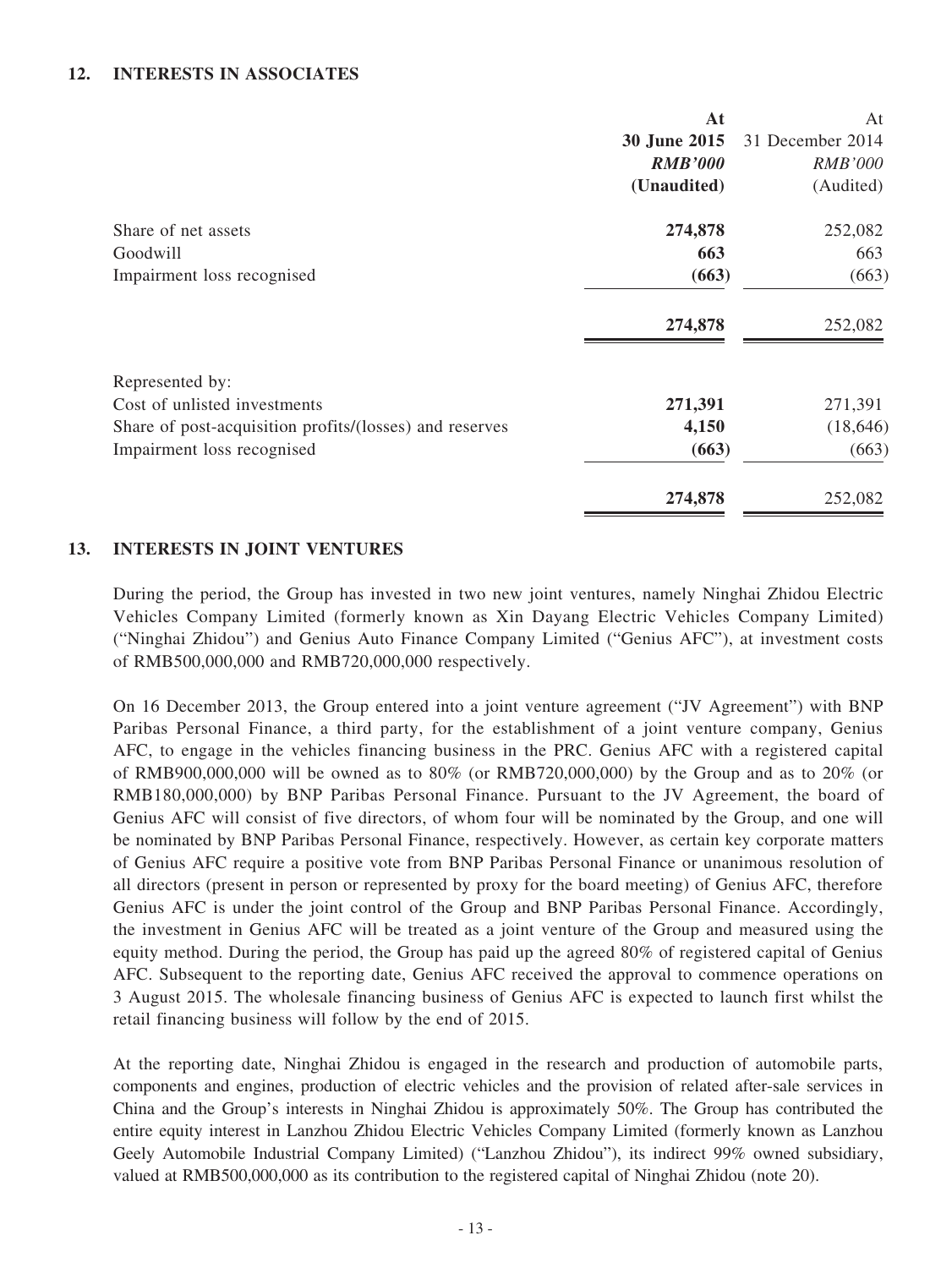# Details of interests in joint ventures are as follows:

|                                                                | At             | At               |
|----------------------------------------------------------------|----------------|------------------|
|                                                                | 30 June 2015   | 31 December 2014 |
|                                                                | <b>RMB'000</b> | <i>RMB'000</i>   |
|                                                                | (Unaudited)    | (Audited)        |
| Share of net assets                                            | 1,616,331      | 438,547          |
| Represented by:                                                |                |                  |
| Cost of unlisted investments                                   | 1,720,000      | 500,000          |
| Share of post-acquisition profits and reserves                 | 34,420         | 13,774           |
| Unrealised gain on disposal of prepaid land lease              |                |                  |
| payments to a joint venture                                    | (75,210)       | (75, 227)        |
| Unrealised gain on disposal of a subsidiary to a joint venture | (62, 879)      |                  |
|                                                                | 1,616,331      | 438,547          |

# **14. INVENTORIES**

|                  | At             | At               |
|------------------|----------------|------------------|
|                  | 30 June 2015   | 31 December 2014 |
|                  | <b>RMB'000</b> | <b>RMB'000</b>   |
|                  | (Unaudited)    | (Audited)        |
| At costs:        |                |                  |
| Raw materials    | 372,836        | 436,686          |
| Work in progress | 102,532        | 138,054          |
| Finished goods   | 1,031,717      | 1,044,765        |
|                  | 1,507,085      | 1,619,505        |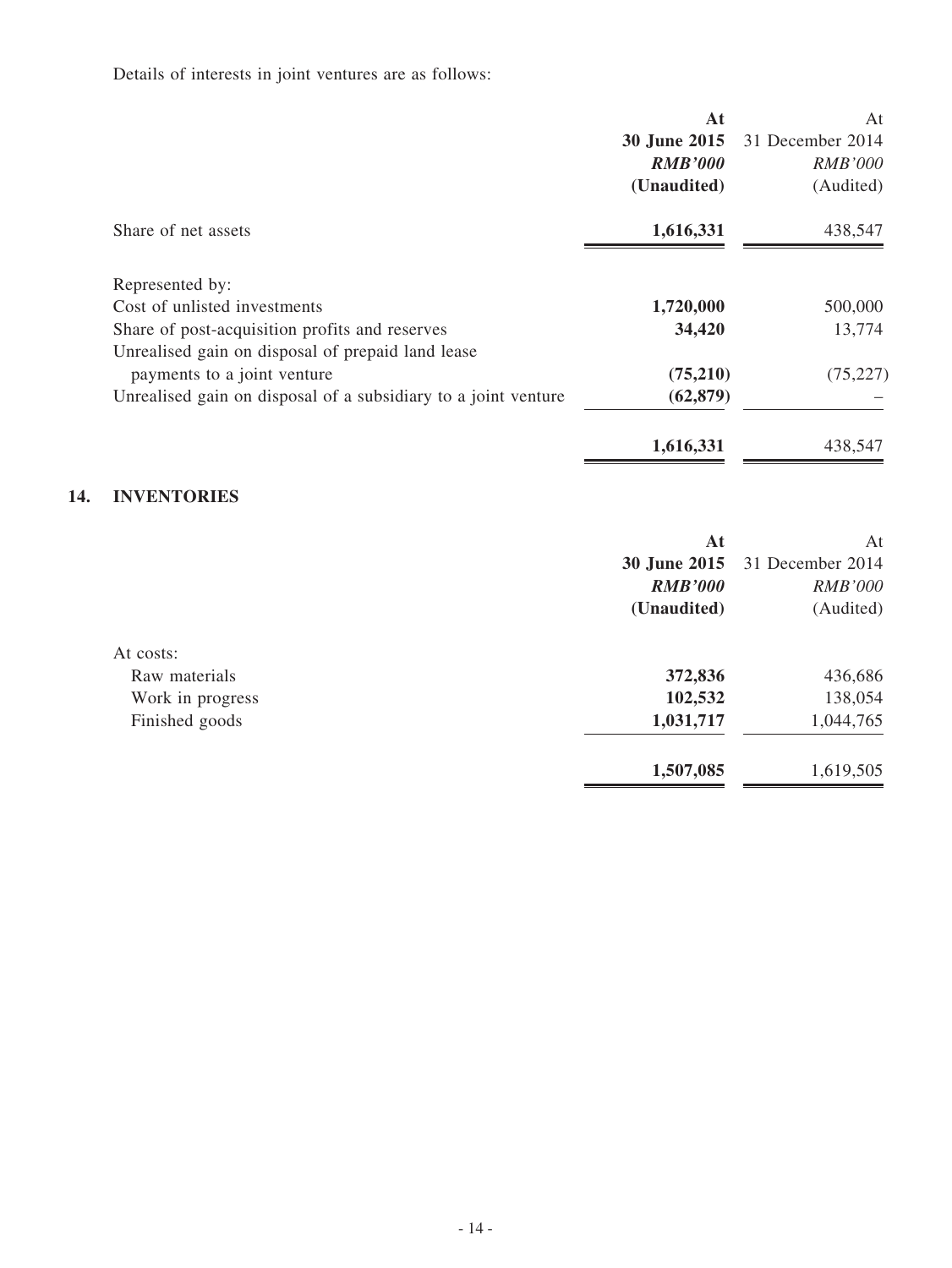# **15. TRADE AND OTHER RECEIVABLES**

|                                                                                               | <b>Note</b>      | At<br>30 June 2015<br><b>RMB'000</b><br>(Unaudited) | At<br>31 December 2014<br><b>RMB'000</b><br>(Audited) |
|-----------------------------------------------------------------------------------------------|------------------|-----------------------------------------------------|-------------------------------------------------------|
| <b>Trade and notes receivables</b>                                                            |                  |                                                     |                                                       |
| Trade receivables                                                                             |                  |                                                     |                                                       |
| - Third parties<br>- Joint venture                                                            |                  | 898,861<br>32,786                                   | 1,822,383                                             |
| - Associates                                                                                  |                  | 329,068                                             | 29,126<br>424,208                                     |
| - Related parties controlled by the substantial                                               |                  |                                                     |                                                       |
| shareholder of the Company                                                                    |                  | 1,966,321                                           | 1,319,427                                             |
|                                                                                               |                  |                                                     |                                                       |
|                                                                                               | $\left(a\right)$ | 3,227,036                                           | 3,595,144                                             |
| Notes receivable                                                                              | (b)              | 6,502,139                                           | 9,221,000                                             |
|                                                                                               |                  |                                                     |                                                       |
|                                                                                               |                  | 9,729,175                                           | 12,816,144                                            |
| Deposits, prepayment and other receivables                                                    |                  |                                                     |                                                       |
| Prepayment to suppliers<br>- Third parties<br>- Related parties controlled by the substantial |                  | 89,721                                              | 47,977                                                |
| shareholder of the Company                                                                    |                  | 1,984,093                                           | 904,396                                               |
|                                                                                               |                  | 2,073,814                                           | 952,373                                               |
| Deposits paid for acquisition of property,<br>plant and equipment                             |                  | 236,051                                             | 430,498                                               |
| VAT and other taxes receivables                                                               |                  | 1,214,652                                           | 1,435,122                                             |
| Utility deposits and other receivables                                                        |                  | 478,221                                             | 228,180                                               |
|                                                                                               |                  |                                                     |                                                       |
|                                                                                               |                  | 4,002,738                                           | 3,046,173                                             |
| Amounts due from related parties controlled by the<br>substantial shareholder of the Company  | (c)              | 985,012                                             | 502,180                                               |
| Amount due from ultimate holding company                                                      | (c)              |                                                     | 61                                                    |
| Amount due from a joint venture                                                               | (d)              |                                                     | 20,634                                                |
|                                                                                               |                  | 4,987,750                                           | 3,569,048                                             |
|                                                                                               |                  | 14,716,925                                          | 16,385,192                                            |
|                                                                                               |                  |                                                     |                                                       |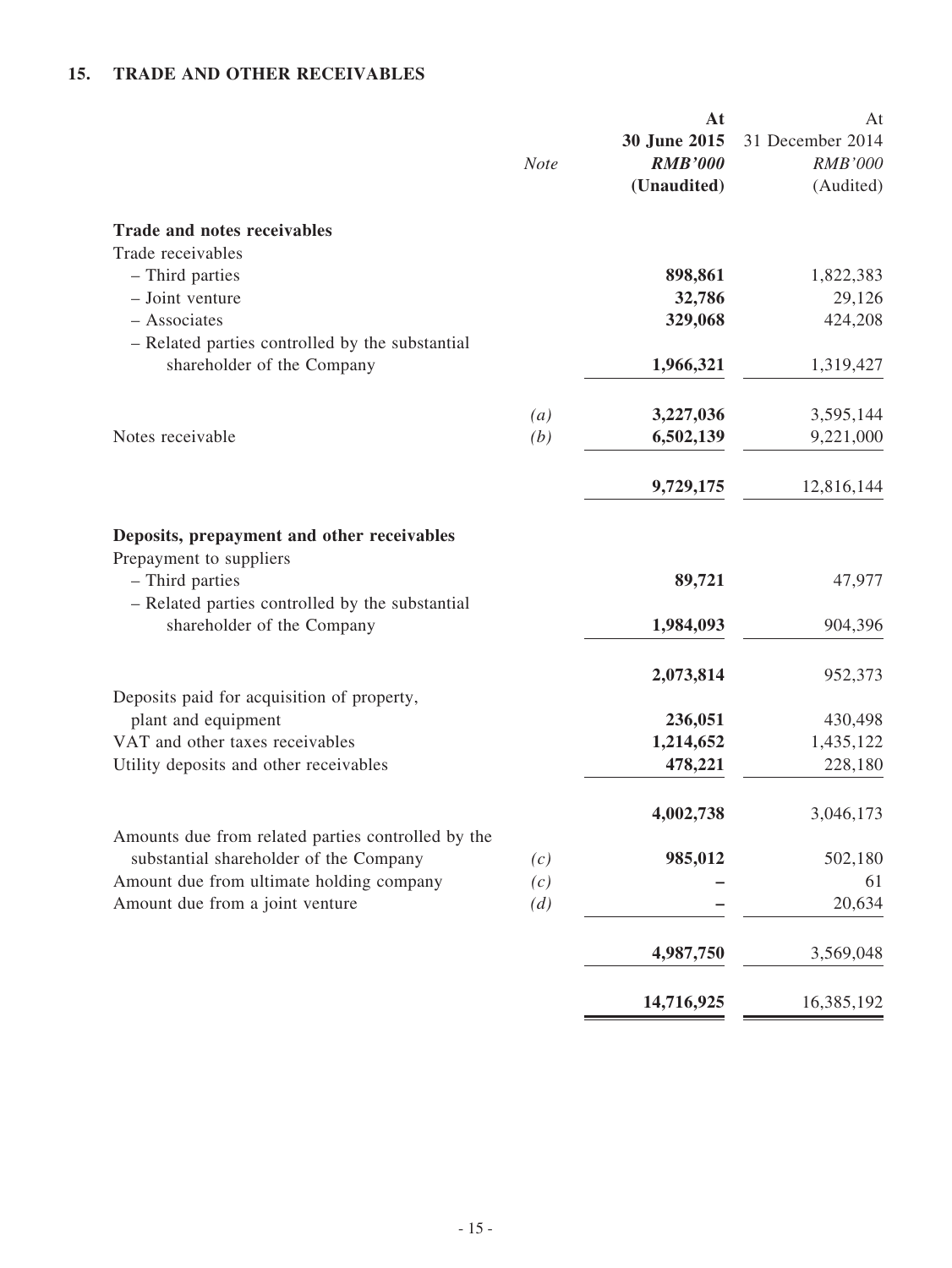#### **(a) Trade receivables**

The Group allows an average credit period of 30 days to 90 days to its local PRC trade customers. The following is an aged analysis of the trade receivables of local PRC trade customers based on invoice dates at the reporting dates:

|                | At             | At               |
|----------------|----------------|------------------|
|                | 30 June 2015   | 31 December 2014 |
|                | <b>RMB'000</b> | <b>RMB'000</b>   |
|                | (Unaudited)    | (Audited)        |
| $0 - 60$ days  | 1,172,233      | 901,467          |
| $61 - 90$ days | 486,682        | 80,922           |
| Over 90 days   | 1,073,451      | 525,465          |
|                | 2,732,366      | 1,507,854        |
|                |                |                  |

For overseas trade customers, the Group allows credit period of 180 days to over 1 year. The following is an aged analysis of the trade receivables of overseas trade customers based on invoice dates at the reporting dates:

| At             | At               |
|----------------|------------------|
| 30 June 2015   | 31 December 2014 |
| <b>RMB'000</b> | <b>RMB'000</b>   |
| (Unaudited)    | (Audited)        |
| 169,959        | 502,991          |
| 18,170         | 30,042           |
| 43,712         | 1,383,770        |
| 262,829        | 170,487          |
| 494,670        | 2,087,290        |
|                |                  |

#### **(b) Notes receivable**

All notes receivable are denominated in Renminbi and are notes received from third parties for settlement of trade receivable balances. At 30 June 2015 and 31 December 2014, all notes receivable are guaranteed by established banks in the PRC and have maturities of six months or less from the reporting dates.

#### **(c) Amounts due from related parties/ultimate holding company**

The amounts due from related parties/ultimate holding company are unsecured, interest-free and repayable on demand.

#### **(d) Amount due from a joint venture**

The amount due from a joint venture is unsecured, interest-free and repayable within one year.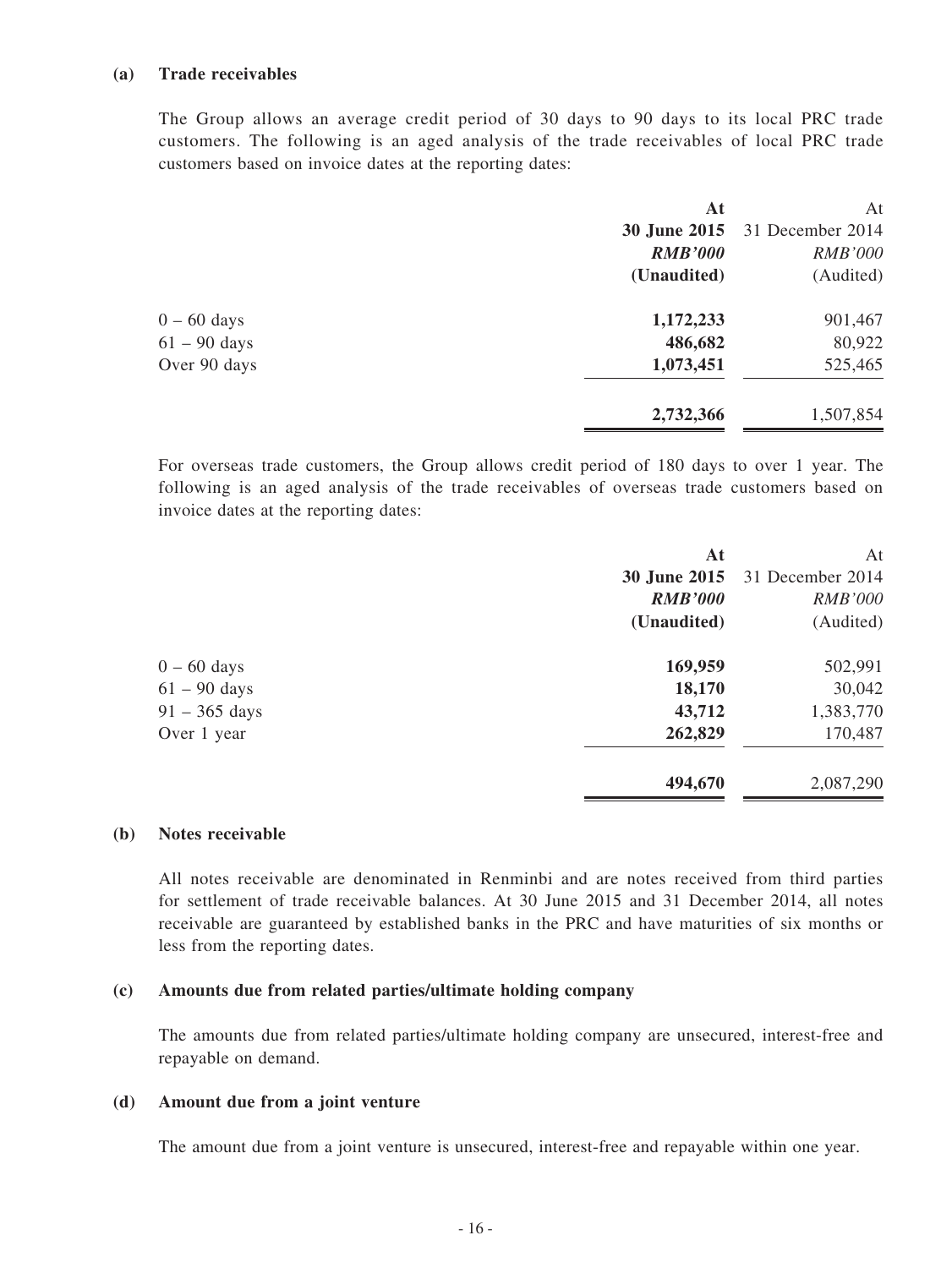### **16. SENIOR NOTES**

On 6 October 2014, the Company issued senior notes with an aggregate principal amount of USD300,000,000 (equivalent to approximately RMB1,836,750,000) (the "Senior Notes"). The Senior Notes are listed on the Hong Kong Exchanges and Clearing Limited. Details of the terms of the Senior Notes have been set out in the Group's annual financial statements for the year ended 31 December 2014.

The movement of the Senior Notes for the period are set out below:

|                                                              | <i>RMB'000</i> |
|--------------------------------------------------------------|----------------|
| Initial fair value on the date of issuance on 6 October 2014 | 1,814,165      |
| Exchange loss                                                | 4,738          |
| Interest expenses                                            | 1,235          |
| Carrying amount as at 31 December 2014                       | 1,820,138      |
| Exchange gain                                                | (14, 745)      |
| Interest expenses                                            | 1,979          |
| Carrying amount as at 30 June 2015                           | 1,807,372      |

The fair value of the Senior Notes as at 30 June 2015 amounted to approximately RMB1,875,783,000 with reference to unadjusted quoted prices in active market for identical assets (Level 1 valuation) (At 31 December 2014: RMB1,839,153,000).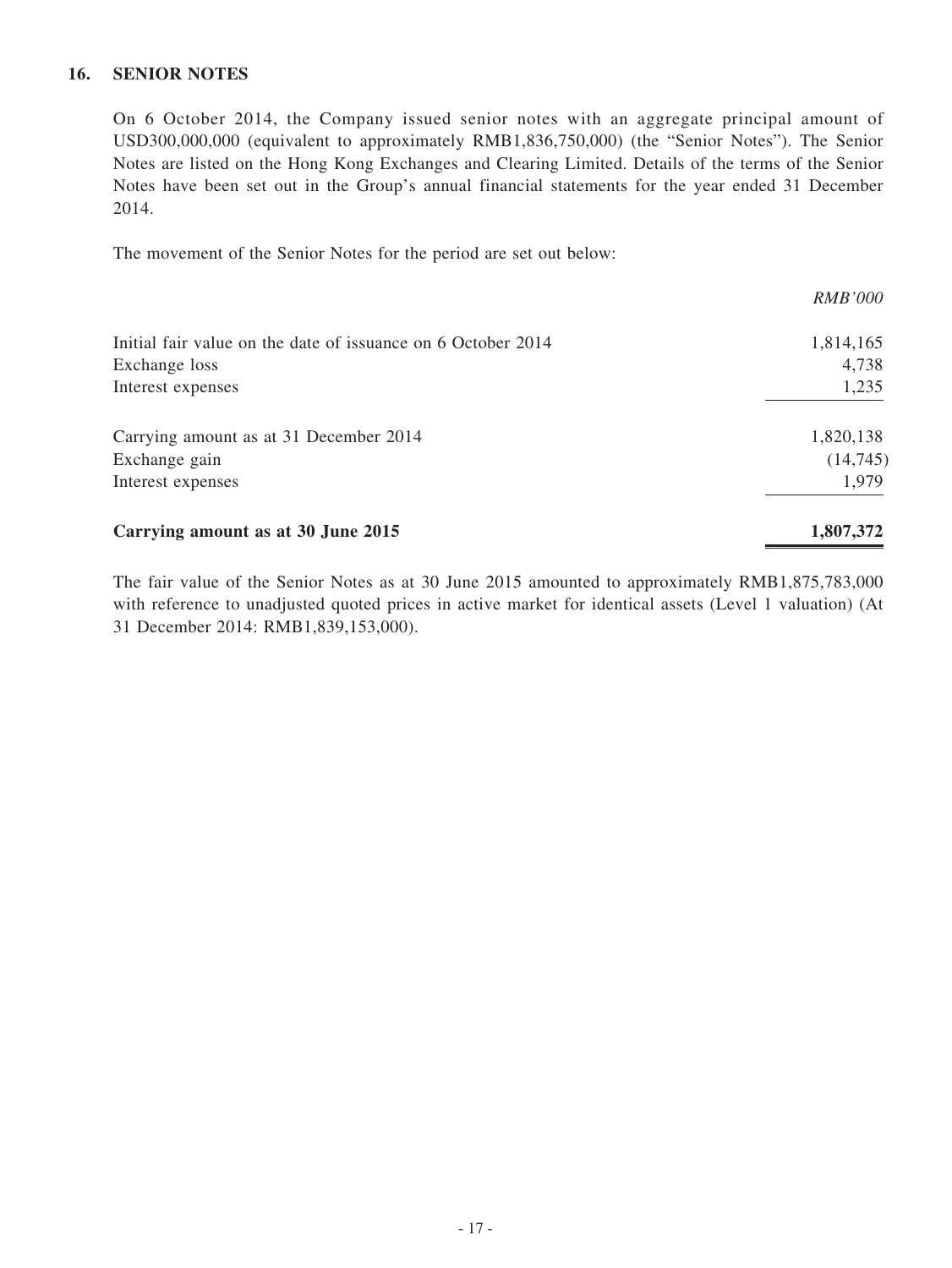# **17. TRADE AND OTHER PAYABLES**

|                                                                                                                                                                                                 | <b>Note</b>              | At<br>30 June 2015<br><b>RMB'000</b><br>(Unaudited) | At<br>31 December 2014<br><b>RMB'000</b><br>(Audited) |
|-------------------------------------------------------------------------------------------------------------------------------------------------------------------------------------------------|--------------------------|-----------------------------------------------------|-------------------------------------------------------|
| Trade and notes payables                                                                                                                                                                        |                          |                                                     |                                                       |
| Trade payables<br>- Third parties<br>- An associate                                                                                                                                             |                          | 7,921,482<br>611,691                                | 7,757,246<br>596,489                                  |
| - Related parties controlled by the substantial<br>shareholder of the Company                                                                                                                   |                          | 3,188,732                                           | 2,400,232                                             |
| Notes payable                                                                                                                                                                                   | $\left( a\right)$<br>(b) | 11,721,905<br>35,562                                | 10,753,967<br>364,916                                 |
|                                                                                                                                                                                                 |                          | 11,757,467                                          | 11,118,883                                            |
| Other payables<br>Accrued charges and other creditors<br>Receipts in advance from customers<br>- Third parties<br>- Related parties controlled by the substantial<br>shareholder of the Company |                          | 842,763<br>1,716,463                                | 1,983,648<br>75,387                                   |
|                                                                                                                                                                                                 |                          | 2,559,226                                           | 2,059,035                                             |
| Deferred income related to government grants<br>which conditions have not been satisfied<br>Payables for acquisition of property,                                                               |                          | 1,620,753                                           | 1,164,773                                             |
| plant and equipment<br>Accrued staff salaries and benefits<br>VAT and other taxes payables<br>Dividend payables<br>Other payables and accrued charges                                           |                          | 190,840<br>156,092<br>76,778<br>3,065<br>1,423,727  | 293,103<br>272,784<br>207,207<br>1,153,947            |
|                                                                                                                                                                                                 |                          | 6,030,481                                           | 5,150,849                                             |
| Amounts due to related parties controlled by the<br>substantial shareholder of the Company<br>Amount due to ultimate holding company                                                            | (c)<br>(c)               | 564,744<br>270,000                                  | 476,934<br>270,000                                    |
|                                                                                                                                                                                                 |                          | 6,865,225                                           | 5,897,783                                             |
|                                                                                                                                                                                                 |                          | 18,622,692                                          | 17,016,666                                            |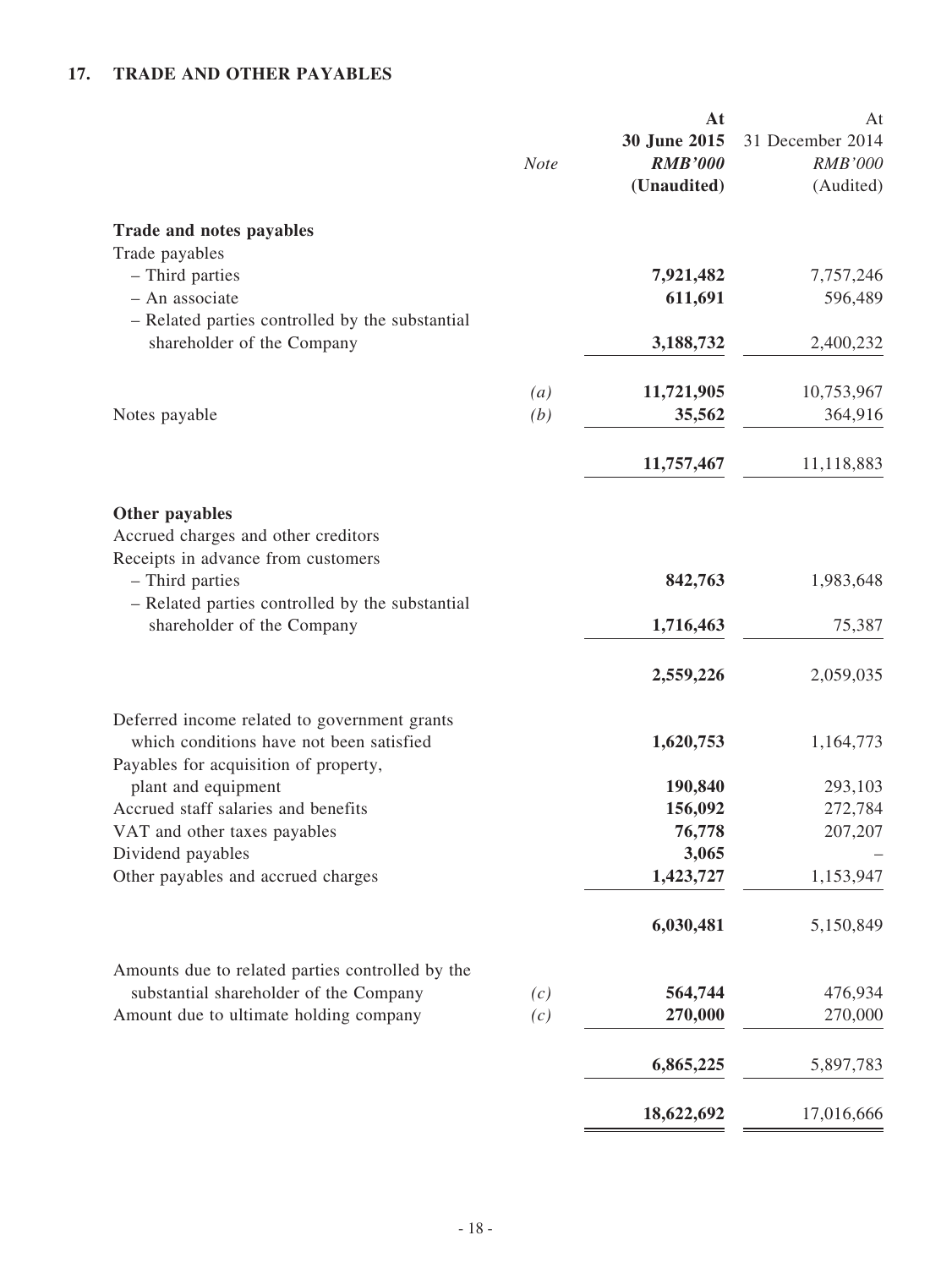#### **(a) Trade payables**

The following is an aged analysis of trade payables based on invoice dates at the reporting dates:

|                | At             | At                                   |
|----------------|----------------|--------------------------------------|
|                |                | <b>30 June 2015</b> 31 December 2014 |
|                | <b>RMB'000</b> | <b>RMB'000</b>                       |
|                | (Unaudited)    | (Audited)                            |
| $0 - 60$ days  | 8,606,210      | 8,644,894                            |
| $61 - 90$ days | 1,139,436      | 723,267                              |
| Over 90 days   | 1,976,259      | 1,385,806                            |
|                | 11,721,905     | 10,753,967                           |

Trade payables do not carry interest. The average credit period on purchase of goods is 60 days.

#### **(b) Notes payable**

All notes payable are denominated in Renminbi and are notes paid to third parties for settlement of trade payable balances. As at 30 June 2015 and 31 December 2014, all notes payable have maturities of less than 1 year from the reporting dates.

#### **(c) Amounts due to related parties/ultimate holding company**

The amounts due to related parties/ultimate holding company are unsecured, interest-free and repayable on demand.

#### **18. BORROWINGS**

|                                                       | At             | At               |
|-------------------------------------------------------|----------------|------------------|
|                                                       | 30 June 2015   | 31 December 2014 |
|                                                       | <b>RMB'000</b> | <i>RMB'000</i>   |
|                                                       | (Unaudited)    | (Audited)        |
| Bank loans secured by the Group's assets              |                | 391,616          |
| Bank loans guaranteed by the ultimate holding company | 300,000        | 300,000          |
| Total bank borrowings                                 | 300,000        | 691,616          |

At the reporting date, there are demand clauses in the bank facilities and, therefore, all the bank borrowings are classified as current liabilities.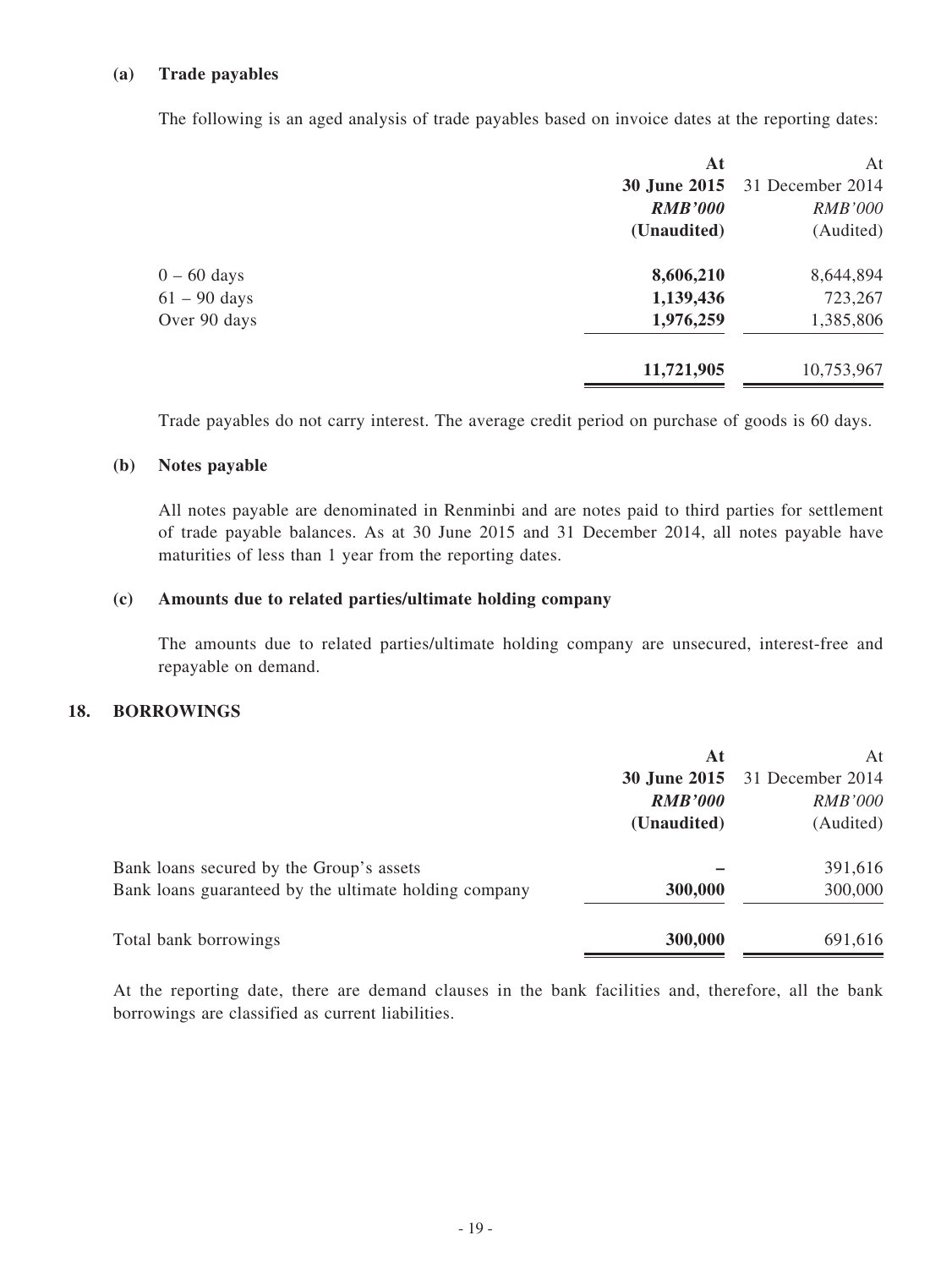# **19. SHARE CAPITAL**

|                                                    | <b>Number of shares</b> | <b>Nominal value</b><br><i>RMB'000</i> |  |
|----------------------------------------------------|-------------------------|----------------------------------------|--|
| Authorised:                                        |                         |                                        |  |
| Ordinary shares of HK\$0.02 each                   |                         |                                        |  |
| At 31 December 2014 and 30 June 2015 (Unaudited)   | 12,000,000,000          | 246,720                                |  |
| Issued and fully paid:                             |                         |                                        |  |
| Ordinary shares of HK\$0.02 each                   |                         |                                        |  |
| At 1 January 2014, 30 June 2014 and 1 January 2015 | 8,801,446,540           | 161,346                                |  |
| Shares issued under share option scheme            | 300,000                 | 5                                      |  |
| At 30 June 2015 (Unaudited)                        | 8,801,746,540           | 161,351                                |  |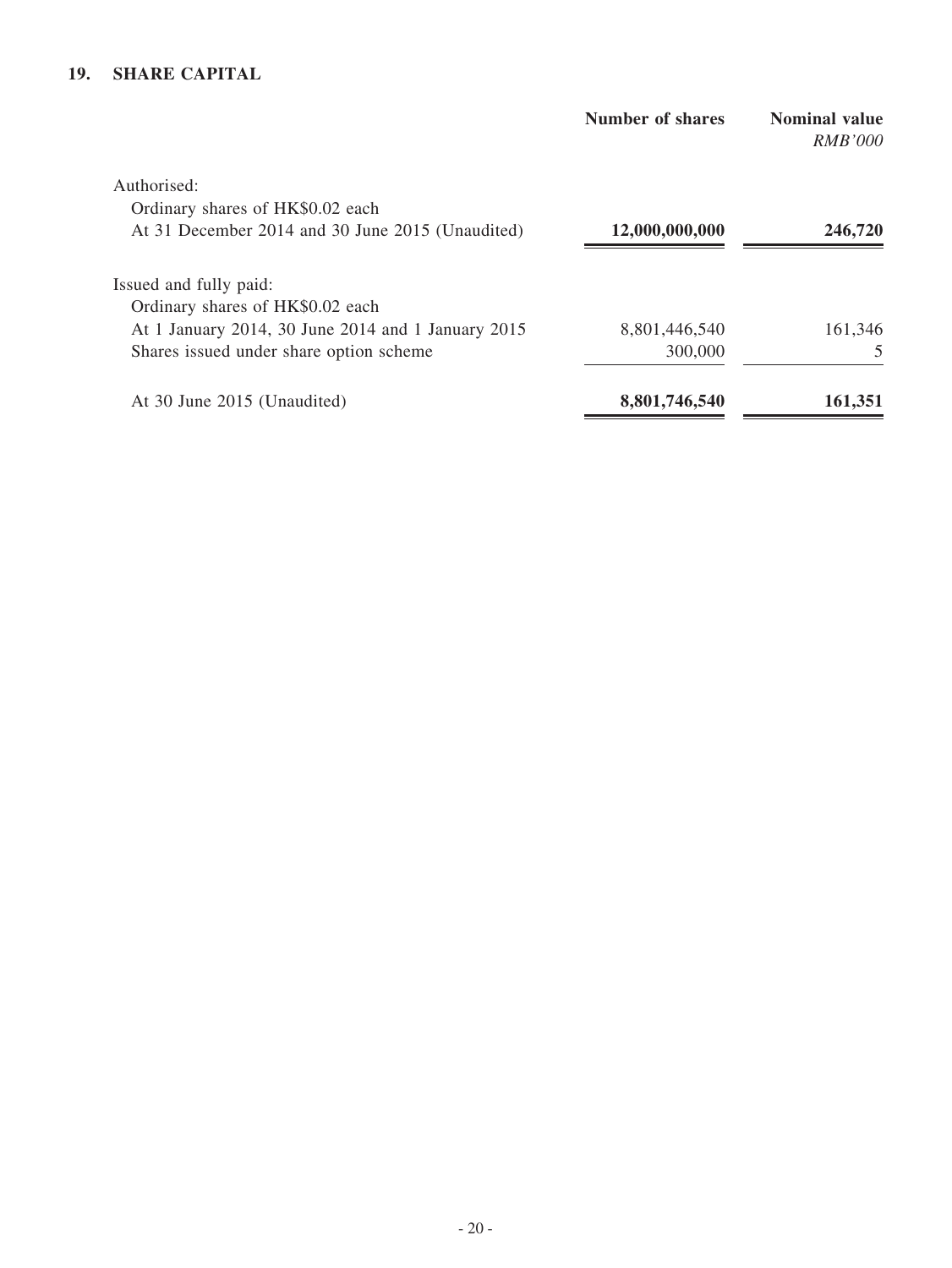### **20. DISPOSAL OF a SUBSIDIARy**

On 8 January 2015, the Company entered into a joint venture agreement with independent third parties for the establishment of a joint venture company, Ninghai Zhidou Electric Vehicles Company Limited (formerly known as Xin Dayang Electric Vehicles Company Limited) ("Ninghai Zhidou") (note 13). The registered capital of the joint venture is RMB1,000,000,000 and the Group has contributed the entire equity interest in Lanzhou Zhidou Electric Vehicles Company Limited (formerly known as Lanzhou Geely Automobile Industrial Company Limited) ("Lanzhou Zhidou"), its indirect 99% owned subsidiary, valued at RMB500,000,000 as its contribution to the registered capital of Ninghai Zhidou. The contribution of Lanzhou Zhidou to Ninghai Zhidou is a deemed disposal of a subsidiary for the Company. The disposal of Lanzhou Zhidou was completed in April 2015.

| Net assets disposed of:                                        |            |
|----------------------------------------------------------------|------------|
| Property, plant and equipment                                  | 298,413    |
| Goodwill                                                       | 6,222      |
| Intangible assets                                              | 69,910     |
| Prepaid land lease payments                                    | 12,198     |
| Inventories                                                    | 460        |
| Trade and other receivables                                    | 62,173     |
| Bank balances and cash                                         | 3,047      |
| Trade and other payables                                       | (77, 127)  |
| Taxation                                                       | (1, 363)   |
|                                                                | 373,933    |
| Net gain on disposal of a subsidiary:                          |            |
| Equity interest of Ninghai Zhidou acquired                     | 500,000    |
| Net assets disposed of                                         | (373, 933) |
| Non-controlling interests                                      | (309)      |
| Unrealised gain on disposal of a subsidiary to a joint venture | (62, 879)  |
|                                                                | 62,879     |
| Net cash outflow arising on disposal:                          |            |
| Bank balances and cash disposed of                             | (3,047)    |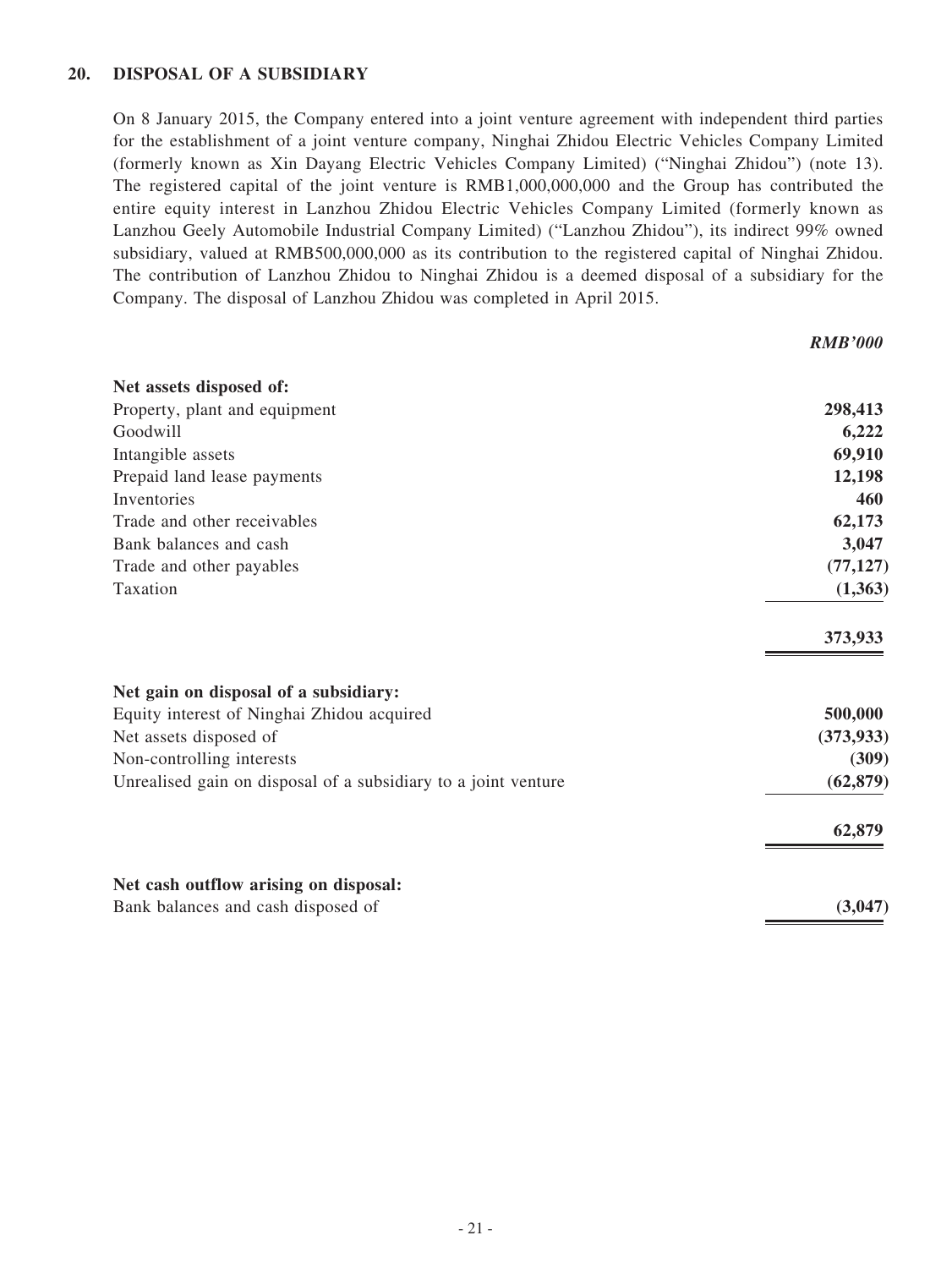### **21. BUSINESS COMBINATIONS**

#### **For the six months ended 30 June 2015**

On 6 February 2015, Zhejiang Jirun Automobile Company Limited ("Jirun Automobile"), a 99% owned subsidiary of the Company, and a fellow subsidiary owned by the ultimate holding company entered into an agreement to acquire 100% equity interest of Zhejiang Jirun Chunxiao Automobile Components Company Limited ("Chunxiao Automobile"). The acquisition of Chunxiao Automobile was completed in May 2015. Details of the acquisition have been set out in the Company's circular dated 16 March 2015.

The net assets acquired in the acquisition of Chunxiao Automobile at the acquisition date are as follows:

|                                          | Carrying<br>amount<br><b>RMB'000</b> | <b>Fair value</b><br>adjustment<br><b>RMB'000</b> | Fair<br>value<br>RMB'000 |
|------------------------------------------|--------------------------------------|---------------------------------------------------|--------------------------|
|                                          |                                      |                                                   |                          |
| The net assets acquired:                 |                                      |                                                   |                          |
| Property, plant and equipment            | 1,508,483                            | (950)                                             | 1,507,533                |
| Prepaid land lease payments              | 389,902                              | 47,029                                            | 436,931                  |
| Trade and other receivables              | 293,378                              |                                                   | 293,378                  |
| Inventories                              | 143,205                              |                                                   | 143,205                  |
| Cash and cash equivalents                | 3,946                                |                                                   | 3,946                    |
| Trade and other payables                 | (1,249,736)                          |                                                   | (1,249,736)              |
|                                          | 1,089,178                            | 46,079                                            | 1,135,257                |
| Goodwill                                 |                                      |                                                   | 2,584                    |
|                                          |                                      |                                                   | 1,137,841                |
| Total consideration satisfied by cash    |                                      |                                                   | 1,137,841                |
| Net cash outflow arising on acquisition: |                                      |                                                   |                          |
| Cash consideration paid                  |                                      |                                                   | (1,137,841)              |
| Bank balances and cash acquired          |                                      |                                                   | 3,946                    |
|                                          |                                      |                                                   | (1, 133, 895)            |

Goodwill arose because the consideration paid included amounts in relation to the revenue growth and future market development of the businesses acquired.

During the period from the acquisition date to 30 June 2015, Chunxiao Automobile has contributed a total revenue of Nil and a net profit of RMB14,463,000.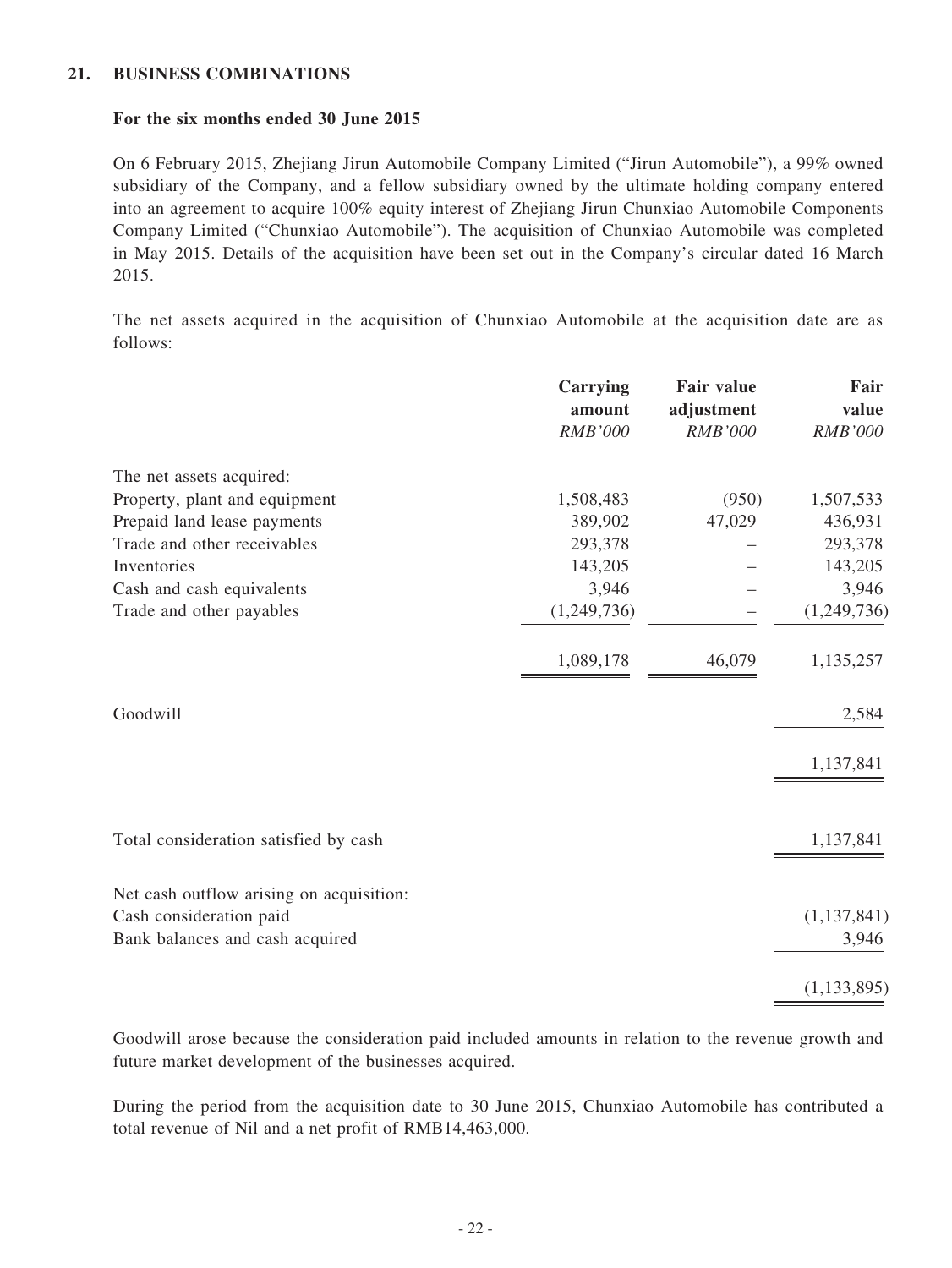If the acquisition had occurred on 1 January 2015, the consolidated revenue and net profit of the Group for the period ended 30 June 2015 would have been decreased by Nil and RMB52,597,000 respectively. The proforma financial information is for illustrative purpose only and does not necessarily reflect the Group's revenue and operating results if the acquisition has been completed 1 January 2015 and could not serve as a basis for the forecast of future operation result.

### **MANAGEMENT DISCUSSION AND ANALYSIS**

The Group's performance in the first half of 2015 met the management's expectations. Our domestic sales continued to recover, helped by the good market response to new models like "New Emgrand" and "New Vision". This is despite the sluggish automobile market in China and the challenges remained in some of the Group's major export markets. Sales performance of Chinese indigenous brand passenger vehicles improved during the period, with their overall sales volume growing 14.6% year-on-year ("YoY") in the first half of 2015, compared with the 4.8% YoY growth of the overall China passenger vehicle market, according to China Association of Automobile Manufacturers. As a result of the Group's restructuring of the sales and marketing system in 2014, the Group's sales performance in the China market maintained its strong momentum, with the total sales volume up 53.1% YoY to 233,990 units in the first half of 2015. The Group's export sales volume, however, slid 48.1% YoY to 17,883 units in the first half of 2015 due to the challenging market environment in some of the Group's major export markets in Africa and Eastern Europe, principally caused by the relative strength of RMB exchange rates and political and economic instability in these countries. The Group sold a total of 251,873 units of vehicles in the first six months of 2015, achieved a 34.5% YoY growth in the period under review. Total revenues increased by 36% to RMB13,807 million during the period. Profit attributable to the equity holders of the Company for the first half of 2015 was up 26% to RMB1,405 million compared to the first half of 2014. In the first half of 2015, benefits from lower automobile component costs were more than offset by the increased sales volume of newly launched models like "New Emgrand", "New Vision" and "Geely GC9", which usually carry lower margins at the early stage of product cycle, resulted in lower gross margin ratio during the period. This, together with higher selling and distribution expenses, mainly caused by higher promotional expenses for new models, resulted in only moderate growth in net profit. Fully diluted earnings per share (EPS) was up 26% to RMB15.90 cents.

### **Financial Resources**

As a result of higher revenues and operating profits in the first half of 2015, the Group's financial position continued to be strong at the end of the first half of 2015. The Group's total cash level (cash and bank balances + pledged bank deposits) increased by 9% from the end of 2014 to RMB7,888 million at the end of June 2015, while its total borrowings (including bank borrowings and senior notes) decreased by 16% to RMB2,107 million during the same period. Net cash on hand (total cash level – bank borrowings – senior notes) amounted to RMB5,781 million, the highest level in the Group's history, versus a net cash level of RMB4,739 million six months ago. In addition, net notes receivable (bank notes receivable – bank notes payable) at the end of June 2015 amounted to RMB6,467 million, which could provide the Group with additional cash reserves when needed through discounting the notes with the banks.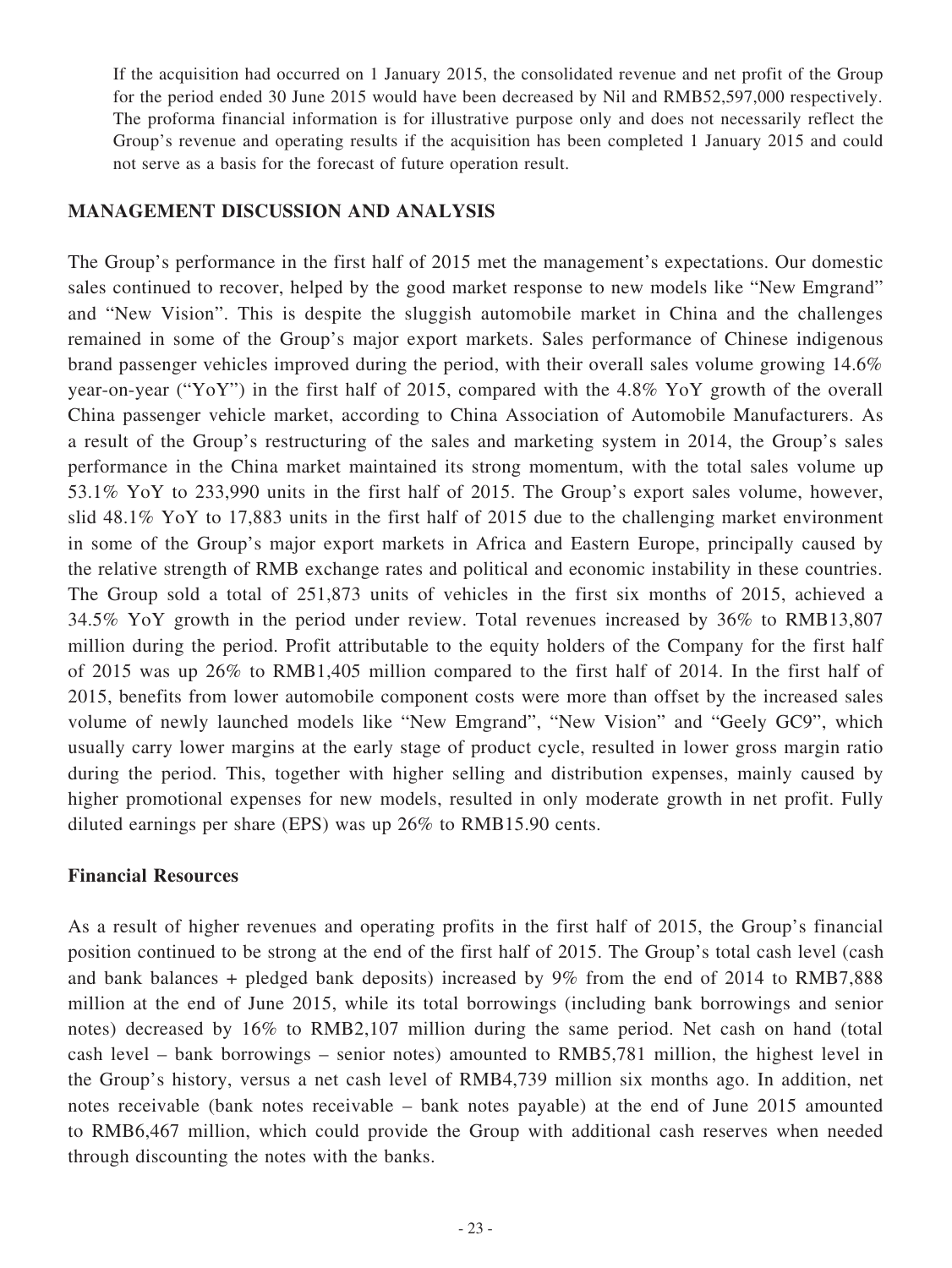### **Vehicle Manufacturing**

The Group sold a total of 251,873 units of vehicles in the first half of 2015, up 34.5% YoY, thanks to the good market response to the Group's new models like "New Emgrand", "New Vision" and "Geely GC9". The decent volume growth was despite the sluggish automobile market in China and the slump in export sales during the period, but helped by low base for comparison during the same period in 2014.

The Group's domestic sales volume in the first half of 2015 surged 53.1% YoY to 233,990 units, much stronger than the overall passenger vehicle market in China, which was up 4.8% during the period, according to China Association of Automobile Manufacturers. The Group's market share in China's overall passenger vehicle market increased to around 2.5% in the first half of 2015, according to China Association of Automobile Manufacturers. Export sales volume was down 48.1% to 17,883 units in the first half of 2015, mainly affected by the challenging economic and market environment in the Group's major export markets like Ukraine, Russia and Egypt. Export sales accounted for 7.1% of the Group's total sales volume in the first half of 2015, compared with 18.4% in the same period in 2014.

In the first half of 2015, the combined sales volume of "EC7" and "New Emgrand" was 99,999 units, an increase of about 56.1% YoY. The two models continued to be the Group's best-selling models, accounting for 39.7% of the Group's total sales volume during the period. Sales of aging models such as "Free Cruiser" and "Geely Panda" continued their downward trends in the first half of 2015. Their sales volume declined by 26.0% YoY and 40.6% YoY, respectively. The aggregate sales volume of "GX7", "SX7" and "GX9", the Group's Sport Utility Vehicles ("SUVs"), amounted to 34,784 units, increased by 18.6% YoY. The aggregate sales volume of "EC7", "New Emgrand", "GC7", "SC7", "Vision" and "New Vision", the Group's A-segment sedans, amounted to 161,942 units, increased by 67.7% YoY.

Helped by the launch of "New Vision", an upgraded version of "Vision", in November 2014, the combined sales volume of "Vision" and "New Vision" was 54,924 units, more than twofold increase as compared with the same period last year. The Group's newest B-segment sedan, namely "Geely GC9" (吉利博瑞), which was launched in mid-April 2015, achieved a sales volume of 5,790 units during the period. The sales volume of the upgraded version of "Geely Kingkong" also maintained steady at 30,660 units in the first half of 2015. As a result of the improvement in product mix (i.e. higher proportion of higher-priced models), the Group's ex-factory average sales price increased during the first half of 2015 from the same period last year.

The Group's three product brands would gradually be consolidated into a single brand called "Geely" for distribution via a single dealer network within 3 years. The existing sales channels would be evaluated before further integration or streamlining, thus enabling the Group to provide its customers with quality services. At the end of June 2015, the Group's sales network in China comprised a total of 694 shops, including 544 4S stores and 150 exclusive franchisee stores.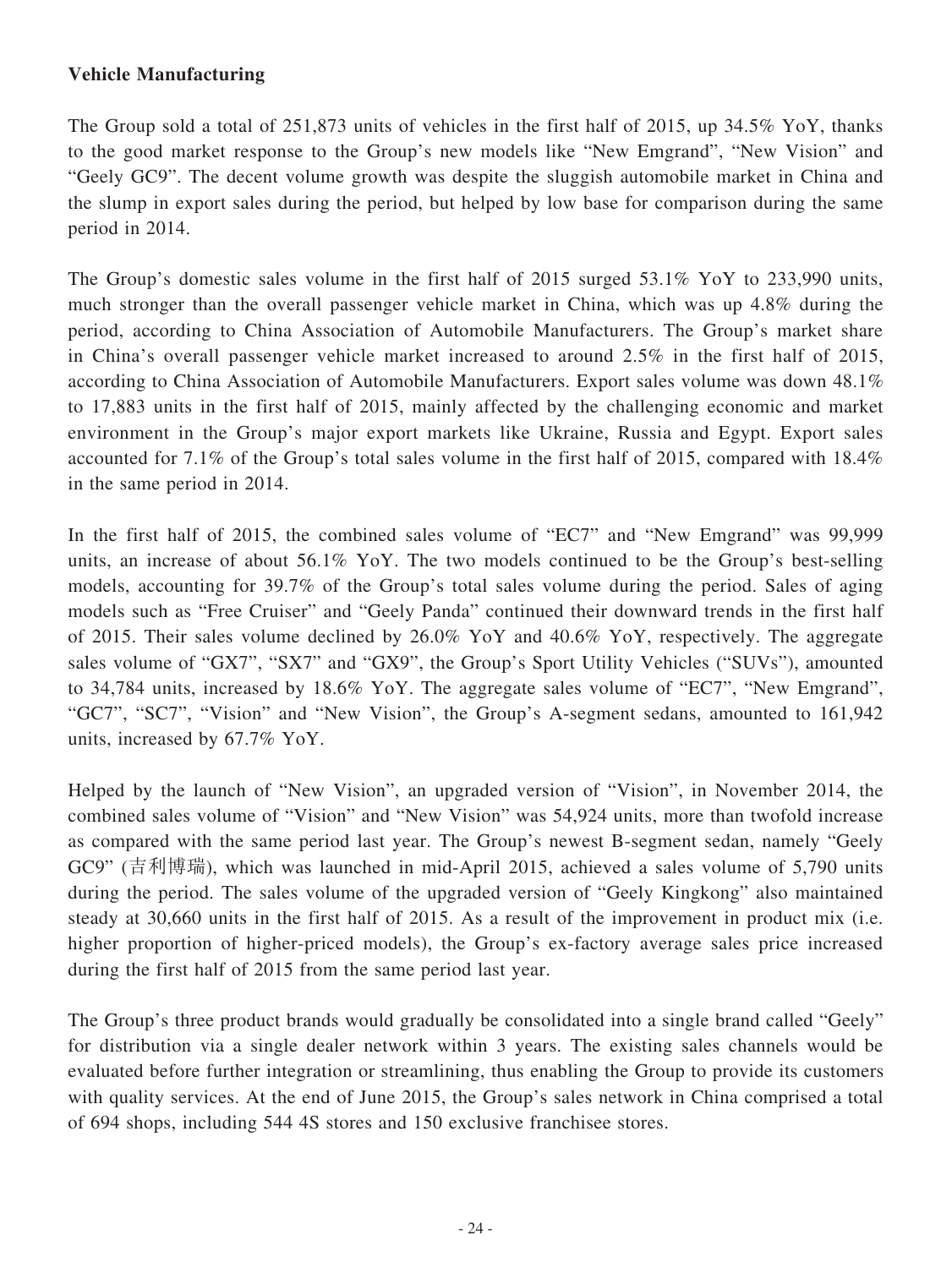In Shanghai Auto Show in April 2015, the Group handed over the initial lot of limited protocol edition (首批禮賓限量版) of "Geely GC9" (吉利博瑞) to the new car owners at its press conference and exhibited its new "Emgrand" concept car. The display of two models signified the Group's achievement in enhancing its brand and product value during the 'New Geely Era' (新吉利時代): "Geely GC9" was the first strategic flagship B-segment car model of the Group under the new "Geely" brand; whereas the new "Emgrand" concept car model fortified further the achievement of the Group's on-going "Strategic Transformation".

In April 2015, the Group's "GX9" full size SUV model achieved a 5-star rating with the high score of 55.2 points in the C-NCAP (China's New Car Assessment Programme) crash test. The "GX9" was designed and manufactured under the Group's "Geely Total Safety Management" (吉利汽車全 方位安全管理系統) protocol. The outstanding results achieved by "GX9" model in the test reflected the Group's leading position in terms of vehicle safety in China automobile industry.

In addition, the Group's effort in improving customer satisfaction, vehicle quality, attractiveness, dependability and brand awareness also yielded positive results in recent studies conducted by J.D. Power Asia Pacific. In "J.D. Power Asia Pacific 2014 China Brand Website Evaluation Study<sup>SM</sup> (BWES)", which measured the usefulness of automotive manufacturer websites during the newvehicle shopping process by examining their navigation, speed, information and content, and appearance, "Geely" ranked number 2.

In "J.D. Power Asia Pacific 2015 China Customer Service Index (CSI) Study<sup>SM"</sup>, which analysed after-sales dealer service satisfaction by vehicle owners, the "Geely" brand continued to improve its ranking in the study, where "Geely" brand's score reached 715 compared to the Mass Market Segment Average score of 664. Amongst all the local brands in China, "Geely" brand ranked number five. In terms of overall ranking, "Geely" brand achieved number 13 position (from number 17 in 2014) among the 68 passenger vehicle brands examined by the study.

### **New Products**

The Group launched a B-segment sedan namely "Geely GC9" (吉 利 博 瑞), and the upgraded versions of "SC7" and "Vision" in the first half of 2015. In the second half of 2015, the Group plans to launch the following new products:

- "Emgrand" Electric Vehicles; and
- "Emgrand" SUVs.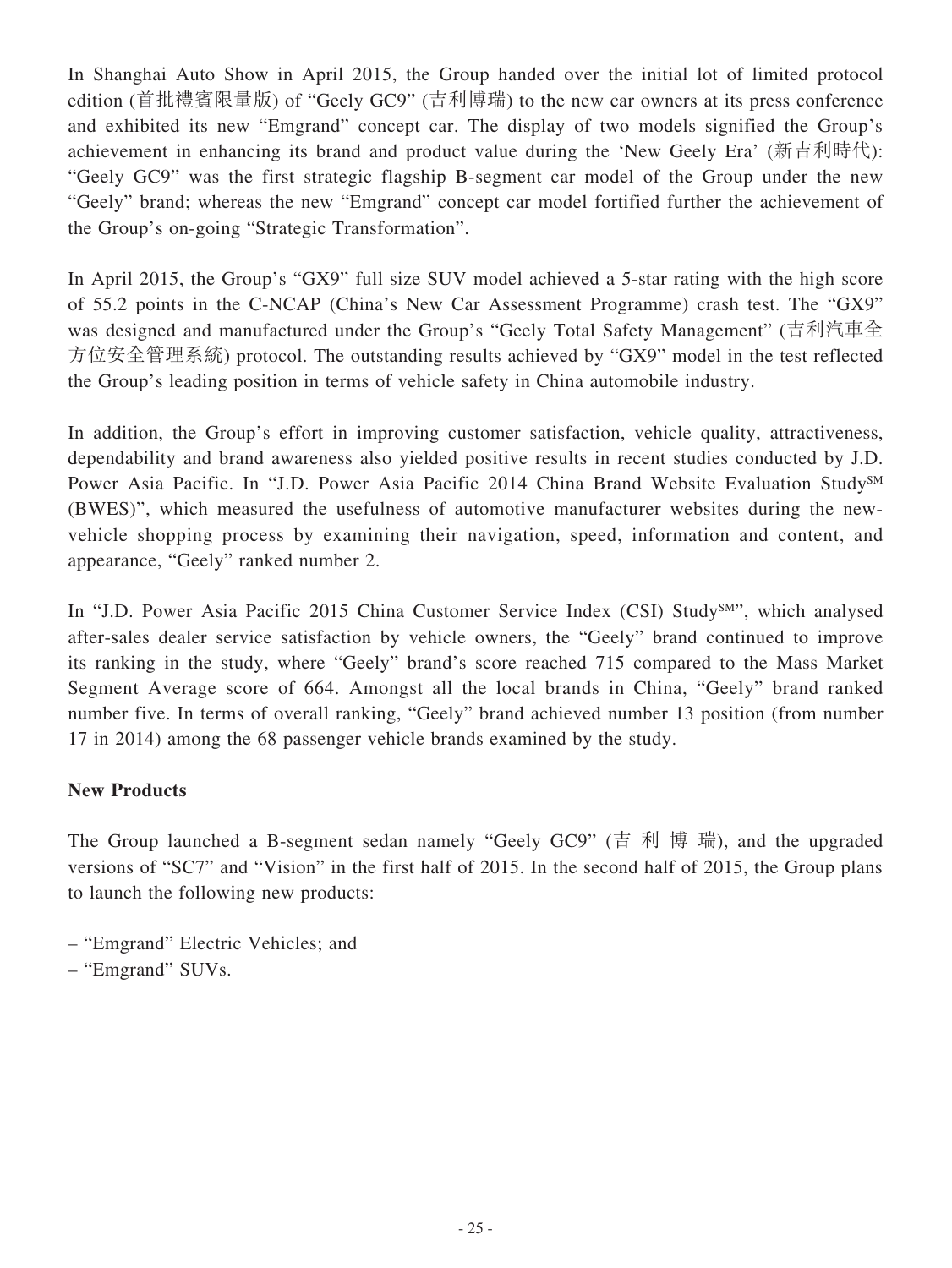# **Exports**

The Group exported a total of 17,883 units of vehicles in the first six months of 2015, down 48.1% from the same period last year, and accounted for 7.1% of the Group's total sales volume during the period. The disappointing export sales performance was mainly caused by the relative strength of RMB exchange rates and the deteriorating political and economic environment in some of the Group's major export markets in Africa and Eastern Europe. The Group has adopted a more conservative business strategy in some of the higher risk export markets to preserve our resources and protect our brand name. As a result, the Group's share of China's total exports of passenger vehicles was down to 8.4% in the first half of 2015, compared to 11.2% in 2014, according to China Association of Automobile Manufacturers. "EC7" and "New Emgrand" continued to be the Group's most popular export models in terms of sales volume in the first half of 2015. Export volume of "EC7" and "New Emgrand" amounted to 4,784 units and accounted for 26.8% of the Group's total export sales volume during the first six months of 2015. At the end of June 2015, the Group exported its products to 31 countries through 31 exclusive sales agents and 464 sales and service outlets in these countries.

Developing countries in Africa, Asia, Southern America and the Middle East were the most important markets for the Group's exports in the first half of 2015. Amongst which, the most important export destinations in terms of sales volume were Algeria, Cuba, Egypt, Oman, Saudi Arabia, Sri Lanka and Ukraine, which together accounted for over 81.8% of the Group's total exports volume in the first half of 2015. In addition to export of vehicles from China, the Group also assembles some models sold overseas using contract manufacturing arrangements with local partners in Russia, Ukraine, Indonesia, Sri Lanka, Ethiopia, Uruguay and Egypt.

# **Formation of Joint Venture – Ninghai Zhidou Electric Vehicles Company Limited (寧海知豆電 動汽車有限公司) – to engage in Electric Vehicles Business**

On 8 January 2015, the Group agreed with independent third parties to set up a 50:50 joint venture – Ninghai Zhidou Electric Vehicles Company Limited (寧海知豆電動汽車有限公司) (previously referred to as "Xin Dayang Electric Vehicles Company Limited" (新大洋電動車有限公司)). The joint venture is engaged in the research and production of automobile parts, components and engines, production of electric vehicles and the provision of related after-sale services in China. The registered capital of the joint venture was RMB1,000 million and the Group transferred the entire equity interest in its former indirect 99% owned subsidiary, namely Lanzhou Zhidou Electric Vehicles Company Limited (蘭州知豆電動汽車有限公司 or "Lanzhou Zhidou") (formerly known as "Lanzhou Geely Automobile Industrial Company Limited" (蘭州吉利汽車工業有限公司)), which was valued at around RMB500 million, as its contribution to the registered capital of the joint venture. The contribution of Lanzhou Zhidou to the joint venture completed in April 2015 was a deemed disposal of a subsidiary for the Company.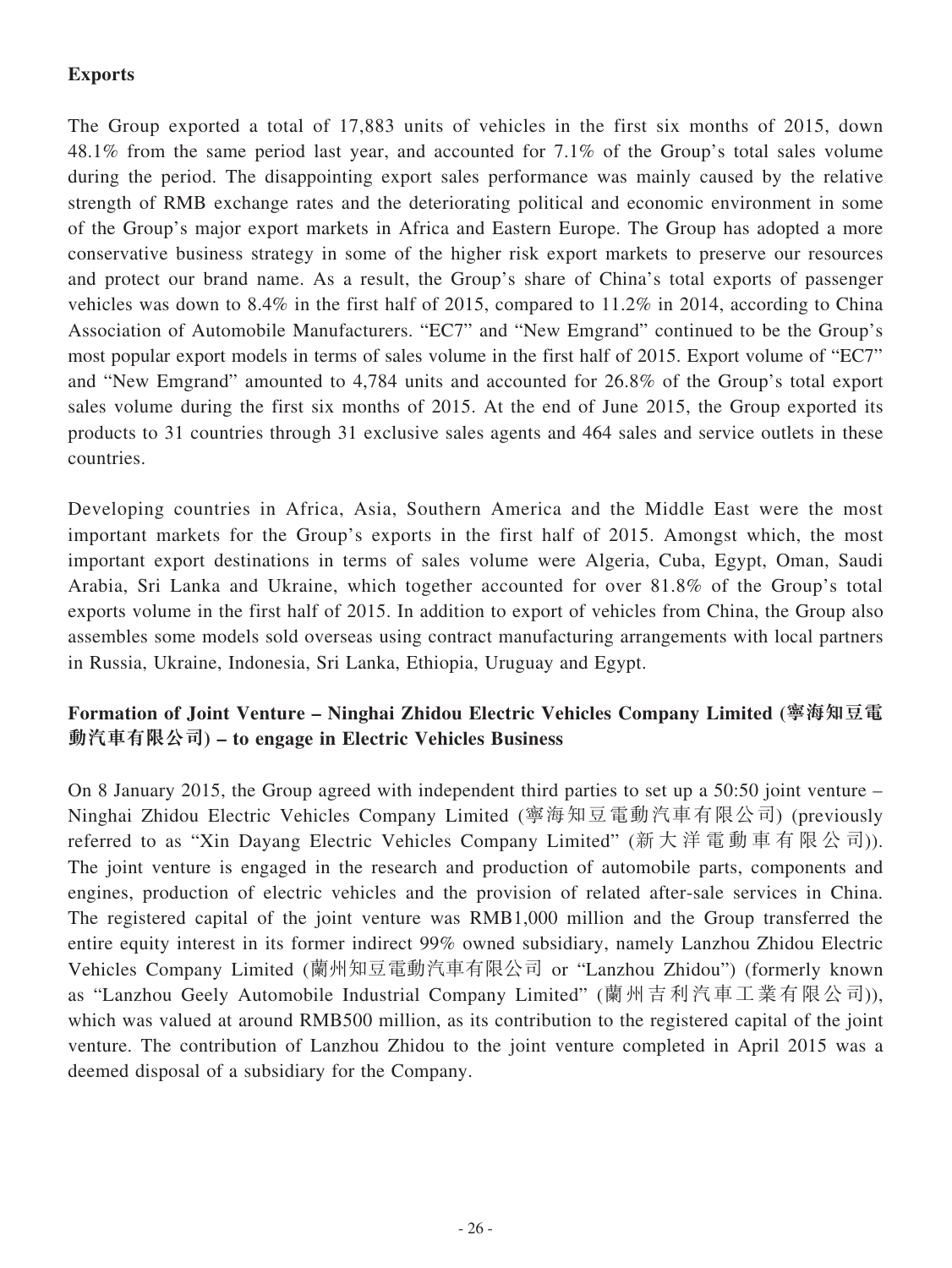The formation of the joint venture combines the strengths of the Group's expertise on vehicle manufacturing with the expertise of other joint venture partners in the development of the electric vehicles and offers an effective platform for the parties to explore and develop the electric vehicles market in China. Since the Group does not have control of the board of directors of the joint venture and the shareholding interest of the Group is only 50%, the joint venture will be treated as a jointly controlled entity of the Group and the financial results of the joint venture will be equity accounted for in the consolidated financial statements of the Company.

# **Acquisition of 100% interest in Zhejiang Jirun Chunxiao Automobile Components Company Limited (浙江吉潤春曉汽車部件有限公司 or "Chunxiao Automobile")**

On 6 February 2015, the Group agreed to acquire the entire registered capital of Chunxiao Automobile from its parent – Zhejiang Geely Holding Group Company Limited (浙江吉利控股集 團有限公司) for RMB1,138 million. The consideration was determined with reference to the net assets value of the 100% interest in the registered capital of Chunxiao Automobile as at 31 January 2015 and the Group funded the acquisition through its internal cash reserve. On 31 March 2015, the acquisition had been duly approved by the independent shareholders of the Company at the extraordinary general meeting.

It is expected that the acquisition will enhance the Group's production capabilities for the manufacture of new high-end sedan and SUV models which will expand the Group's products offering and enhance the overall competitive strength of the Group's products. These new highend products are expected to become one of the key drivers for the Group's future profitability. Subsequent to completion of the acquisition through business combinations in May 2015, Chunxiao Automobile became a wholly owned subsidiary of the Group and its financial results had been consolidated into the financial statements of the Group.

# **Vehicle Financing Joint Venture with BNP Paribas Personal Finance – Genius Auto Finance Company Limited (吉致汽車金融有限公司 or "Genius AFC")**

In February 2015, the Company received the approval from the China Banking Regulatory Commission (the "CBRC") to start the set-up of the joint venture, namely Genius Auto Finance Company Limited (吉致汽車金融有限公司 or "Genius AFC"), to engage in vehicle financing business in China. With a registered capital of RMB900 million, Genius AFC is owned as to 80% (or RMB720 million) by the Company and as to 20% (or RMB180 million) by BNP Paribas Personal Finance. On 3 August 2015, the Company received the approval to commence operations of Genius AFC from the CBRC. The wholesale financing business of Genius AFC is expected to launch first whilst the retail financing business will follow by the end of 2015.

It is expected that Genius AFC will enable the Group to provide a full range of quality automotive financing services to its dealers and end-customers, which in turn, will help strengthen its competitiveness and promote the sales of its vehicles in China.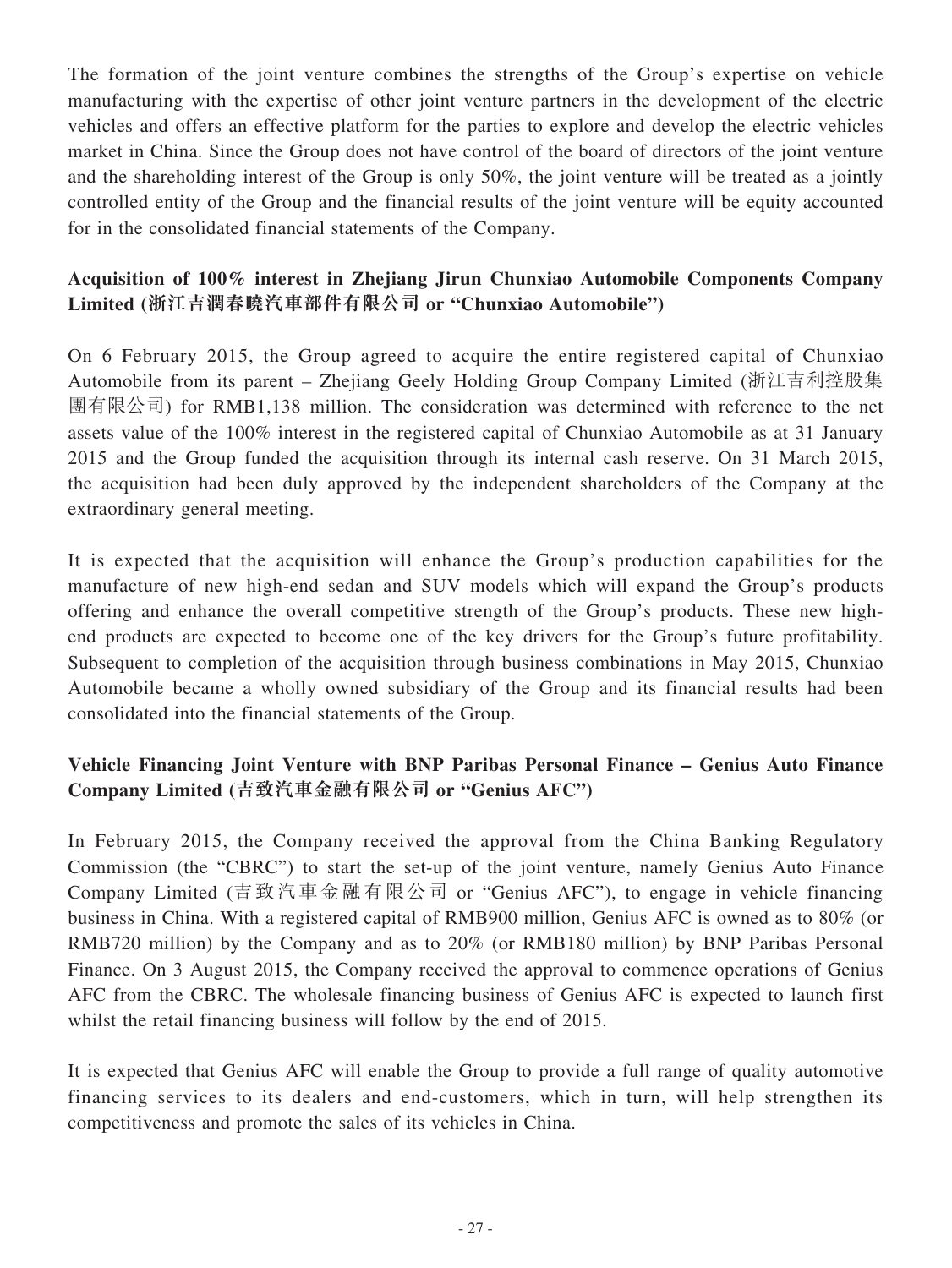# **Disposals of 5-speed manual transmissions ("5MTs") and 6-speed manual transmissions ("6MTs") assets**

On 4 March 2015, the Company and Zhejiang Wanliyang Transmission Co., Ltd. ("WLY", a leading transmission company established in China, the shares of which are listed on the Shenzhen Stock Exchange (stock code: SZ002434)) entered into an agreement to dispose of the assets, mainly the plant and machinery and intangible assets, relating to the 5MTs and 6MTs at a consideration of RMB300 million, which was determined after the arm's length negotiations between the parties. As at 30 June 2015, the Group presented the financial information of the assets in the condensed consolidated statement of financial position as "Assets held for sale".

The disposal is a step taken by the Group to further consolidate its business and focus on the production of vehicles in the PRC. Upon completion of the disposal in July 2015, the Group will no longer be involved in the development and production of 5MTs and 6MTs as WLY, by leveraging its expertise in transmission business, will supply these products to the Group and also work on their upgrades. It is expected that the disposal will help the Group to streamline its business, reduce costs and avoid the divergence of resources to the non-core business of the Group.

### **Outlook**

The automobile market in China appears to have weakened considerably so far in 2015. The environment for our key export markets remains challenging as political and economic conditions in these markets remain uncertain, in particular in the Eastern Europe and in Southern America. Competitive pressure on indigenous brands in the China market should continue to intensify in the coming years as more international brands started to adopt more aggressive pricing and competitive strategies to safeguard their market shares in China. The implementation of more stringent regulatory requirements in fuel efficiency, product warranty, product recall and emissions standards in China could put tremendous cost pressure on indigenous brands in China. Further, more major cities in China had introduced local policies to restrict new car licenses to ease traffic and combat air pollution, thus restricting the demand for passenger vehicles in these markets. The impact could be even bigger for indigenous brands, where their major competitive edges in pricing could be seriously undermined by the introduction of an auction and lottery system to curb the growth of new vehicles.

The exports business for motor vehicles in our major markets like Russia and Egypt has seen a material slowdown due to the uncertain political and economic conditions in these countries. It is envisaged these external factors would persist and our exports business could continue to face tremendous challenges in the remainder of 2015.

On the positive front, the Group's competitive advantages, however, have improved, putting the Group in a stronger position to meet with the challenges. Also, the Group's restructuring of its distribution system could significantly enhance the service quality and efficiency of the Group's sales channel, thus providing further momentum to support the Group's future growth. So far in 2015, the Group's performance has been satisfactory. Our focus in raising customer satisfaction through quality product offering and services is making significant progress.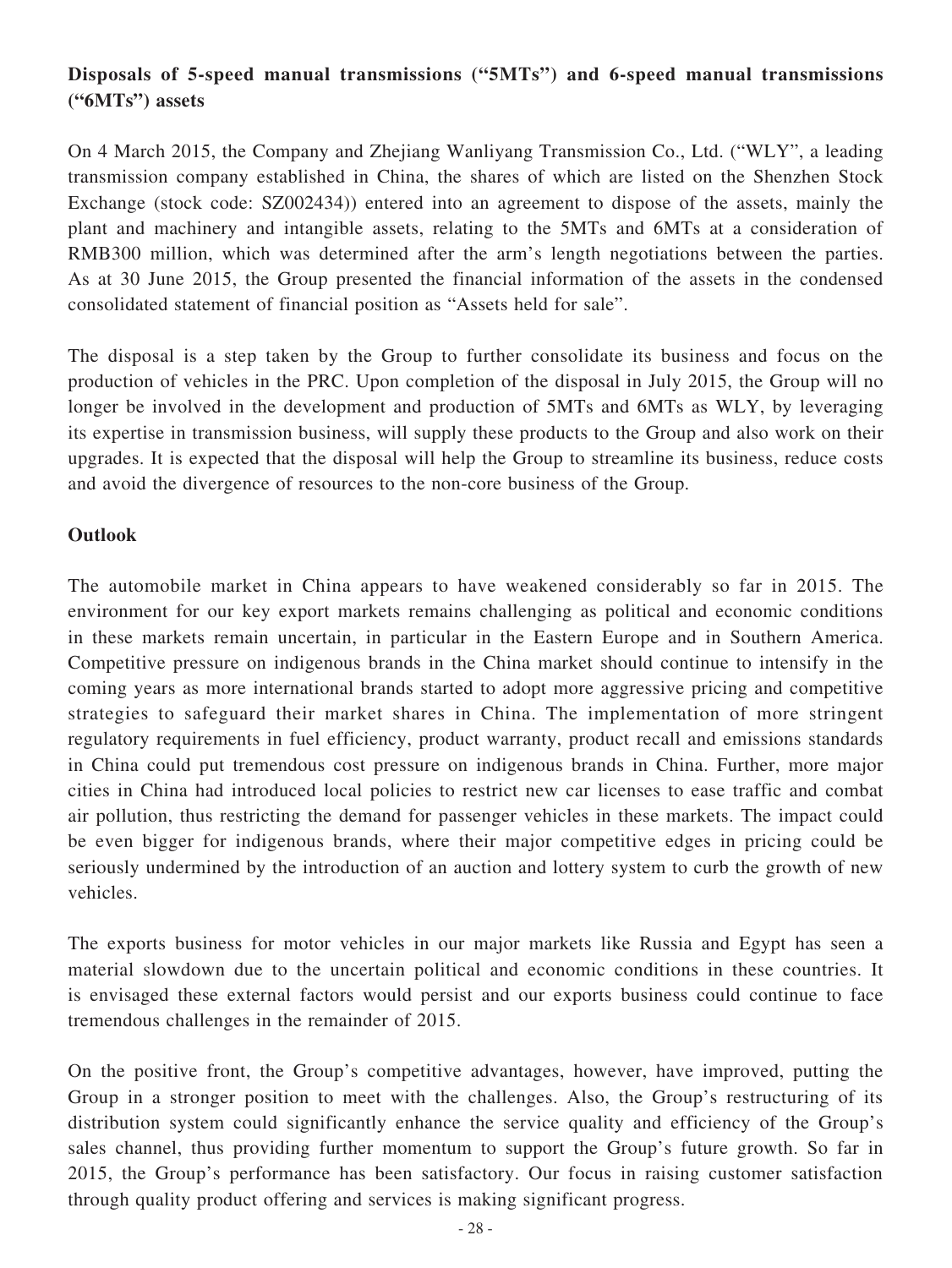The Group started to offer turbo-charged engines in some of its models in order to enhance the attractiveness of the Group's products. With the substantial investment in new technologies like turbo-charged engines over the past few years, our powertrain system has become far more fuel efficient and environmentally friendly. The Group plans to replace its old models with more sophisticated new models equipped with more advanced powertrain technologies and designs. In addition, a new SUV model is planned for launch by the Group within the year. These new powertrain technologies and the new product should help to bolster the Group's overall sales performance in the remainder of 2015.

The Group's full cooperation with Volvo Car Corporation has been progressing well, enabling the Group to further optimize resource utilization, and speed up the implementation of platform strategy, standardization, and shared modularization in product development. This should provide the Group with a strong and unique advantage over its competitors.

In view of the expected increase in demand for new electric vehicles, the Group's strategy on new electric vehicles calls for the speeding up of electrification offerings through business partnership and strategic alliance with leading international players with proven core technologies.

Despite the fierce competition in China's automobile market and sign of deteriorating market conditions in some of the Group's major export markets, the Group still managed to achieve its original business plan and targets set for the first half of 2015. Despite recent slowdown in China's automobile market, the management team decided to maintain our full year sales volume target at 450,000 units, up around 8% from 2014.

# **CAPITAL STRUCTURE AND TREASURY POLICIES**

The Group funds its short-term working capital requirement mainly through its own operational cash flow, short-term bank loans from commercial banks in China and the credit from its suppliers. For its longer-term capital expenditures including product and technology development costs, investment in the construction, expansion and upgrading of production facilities, the Group's strategy is to fund these longer-term capital commitments by a combination of its operational cash flow, shareholders' loan from the its parent Geely Holding Group and fund raising exercises in the capital market. As at 30 June 2015, the Group's shareholders' fund amounted to approximately RMB18.5 billion (as at 31 December 2014: approximately RMB17.3 billion). Upon exercise of share options, 0.3 million new shares were issued by the Group during the six months ended 30 June 2015.

# **EXPOSURE TO FOREIGN EXCHANGE RISK**

During the six months ended 30 June 2015, the Group's operations were principally related to domestic sales of automobiles and related automobile parts and components in the Mainland China and the Group's assets and liabilities were mainly denominated in RMB, the functional currency of the Group.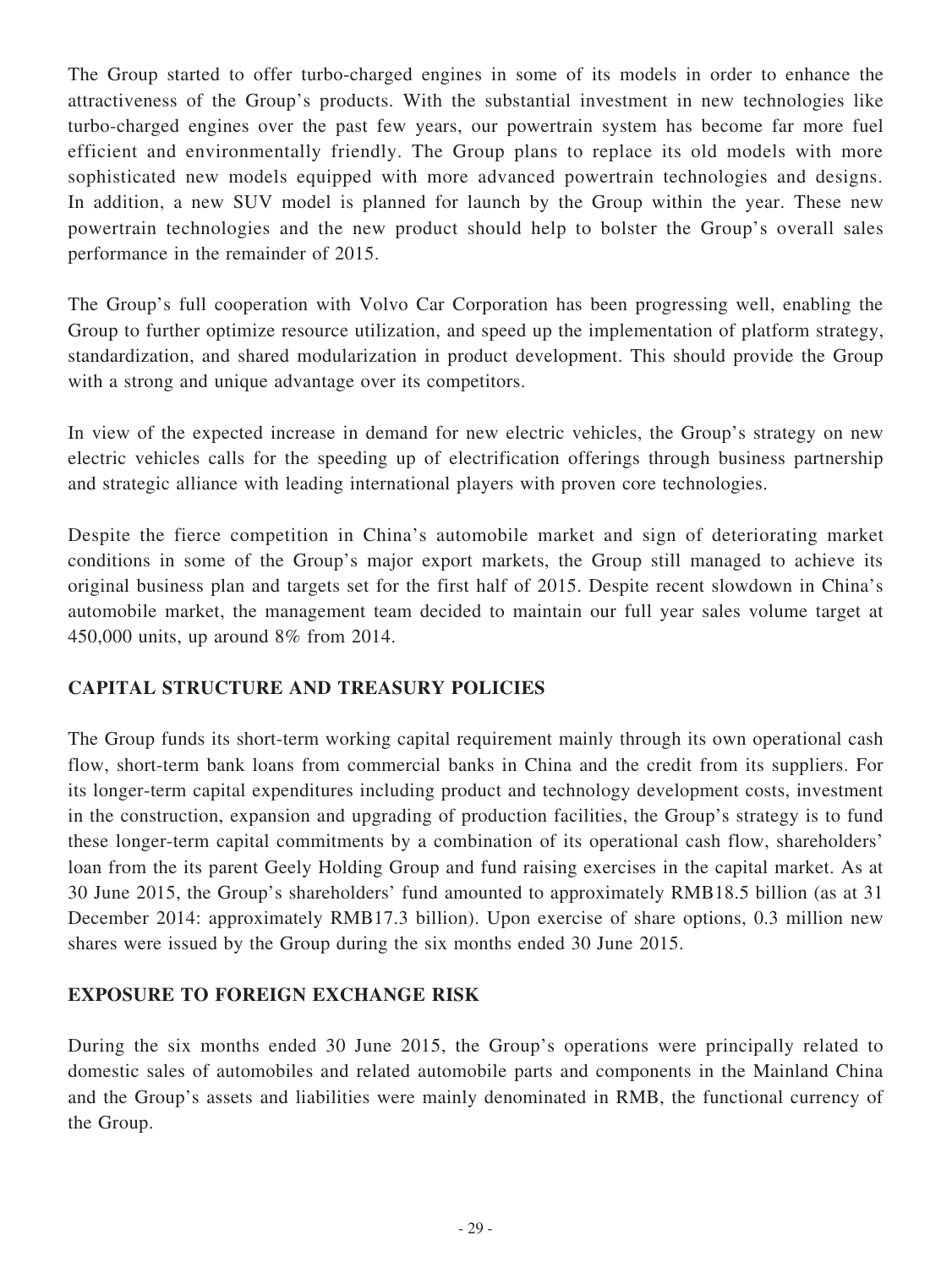In terms of export operations, most of the Group's export sales were denominated in US\$ during the year. Also, the Group could face foreign exchange risk, particularly in emerging markets if it had local subsidiaries, associates or joint ventures in overseas export markets. The devaluation of local currencies in overseas markets could result in foreign exchange losses and affect the Group's competitiveness and therefore its sales volume in these markets. To mitigate the foreign exchange risk, the Group has embarked on plans to build additional overseas plants to increase the proportion of its costs in local currencies to engage in local business activities. Also, to compensate for higher costs in export markets, the Group has speeded up the renewal of its export models, and has started to streamline its export operations displaying comparative advantages with an aim to achieve higher customer satisfaction, better operating efficiency and economies of scale in its export markets.

The Group's management would also closely monitor the market situation and might consider tools to manage foreign exchange risk whenever necessary.

### **LIQUIDITY AND FINANCIAL RESOURCES**

As at 30 June 2015, the Group's current ratio (current assets/current liabilities) was 1.27 (as at 31 December 2014: 1.42) and the gearing ratio of the Group was 11.4% (as at 31 December 2014: 14.5%) which was calculated on the Group's total borrowings (including the 5-year US\$300 million 5.25% senior notes due 2019 ("Senior Notes") but excluding trade and other payables) to total shareholders' equity (excluding non-controlling interests). Total borrowings (including Senior Notes but excluding the trade and other payables) as at 30 June 2015 amounted to approximately RMB2.1 billion (as at 31 December 2014: approximately RMB2.5 billion) were mainly the Group's borrowings and Senior Notes. At the end of June 2015, the majority of the Group's total borrowings were denominated in RMB and US\$. They were well matched by the currencies of the Group's bank balances and cash and currency mix of the Group's revenues, which were mainly denominated in RMB and US\$, respectively. For the borrowings, except for Senior Notes issued in October 2014, they were mostly secured, interest-bearing and repaid on maturity. Should other opportunities arise requiring additional funding, the Directors believe the Group is in a good position to obtain such financing.

### **EMPLOYEES' REMUNERATION POLICY**

As at 30 June 2015, the total number of employees of the Group was about 19,217 (as at 31 December 2014: approximately 18,481). Employees' remuneration packages are based on individual experience and work profile. The packages are reviewed annually by the management who takes into account the overall performance of the working staff and market conditions. The Group also participates in the Mandatory Provident Fund Scheme in Hong Kong and state-managed retirement benefit scheme in the PRC. In addition, employees are eligible for share options under the share option scheme adopted by the Company.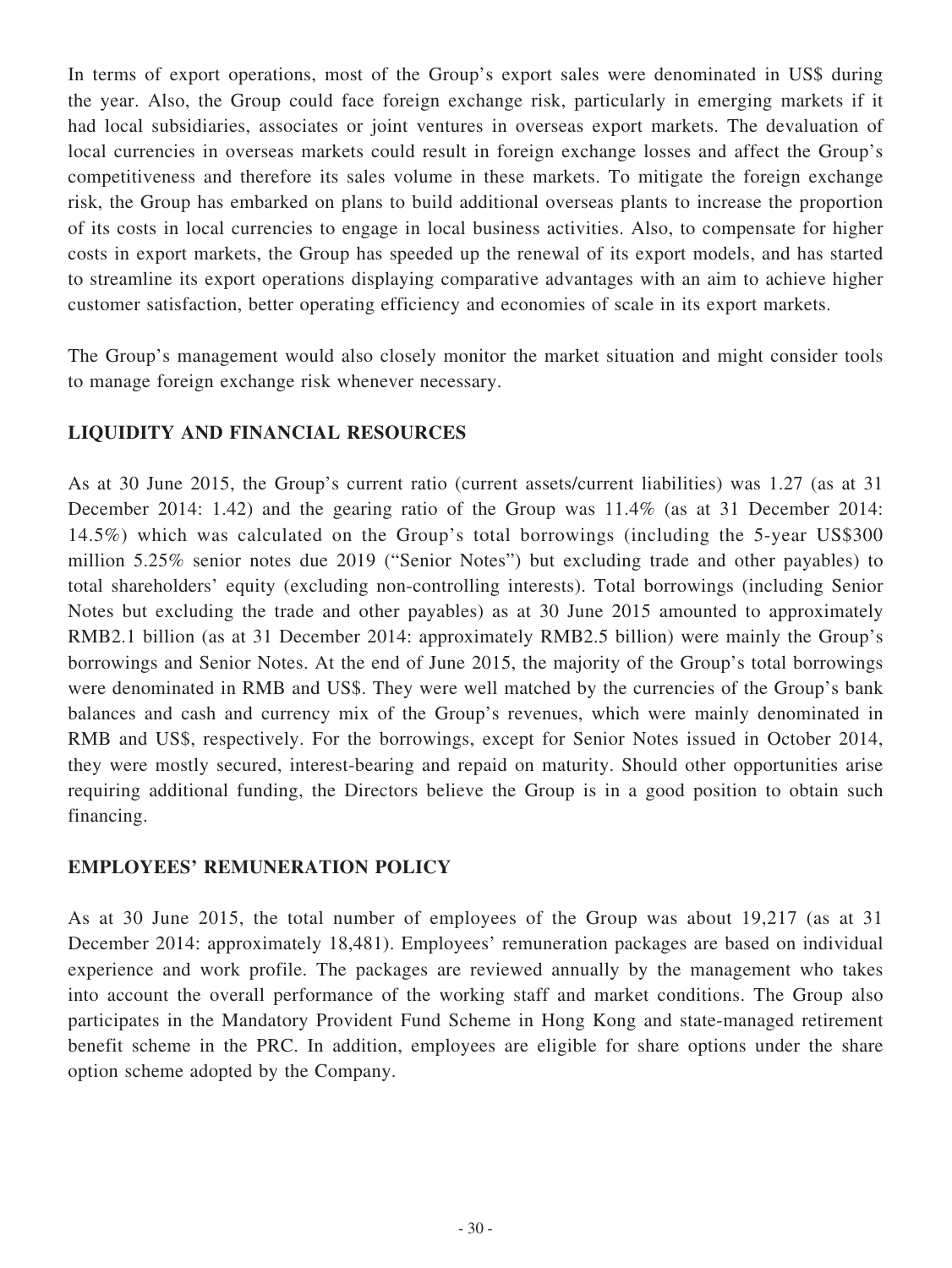### **INTERIM DIVIDEND**

At a meeting of the Board held on 19 August 2015, the Directors resolved not to pay an interim dividend to the shareholders of the Company (2014: Nil).

### **PURCHASE, SALE OR REDEMPTION OF THE COMPANY'S LISTED SECURITIES**

Neither the Company nor any of its subsidiaries purchased, sold or redeemed any of the Company's listed securities during the six months ended 30 June 2015.

### **CORPORATE GOVERNANCE**

The Company has complied with the code provisions ("CPs") of the Corporate Governance Code and Corporate Governance Report set out in Appendix 14 to the Rules Governing the Listing of Securities on The Stock Exchange of Hong Kong Limited (the "Listing Rules") throughout the six months ended 30 June 2015, except for CPs E.1.2 and A.6.7 as explained below:

CP E.1.2 stipulates that the chairman of the board, whereas CP A.6.7 provides that the nonexecutive directors (including the independent non-executive directors) of the company, shall attend the general meetings of the company. However, with the conference call facility being made available by the Company, any directors of the Company who are unable to physically attend the general meetings can participate in the meetings and have direct communication with the Company's shareholders.

Due to other business engagement outside Hong Kong, Mr. Li Shu Fu ("Mr. Li"), the chairman of the board of directors of the Company (the "Board") was unable to attend the extraordinary general meeting of the Company held on 31 March 2015 in Hong Kong ("EGM"). Nevertheless, the nonexecutive director and four independent non-executive directors attended the EGM via conference call. At the annual general meeting of the Company held on 29 May 2015 in Hong Kong ("AGM"), one independent non-executive director attended the AGM in person whilst the non-executive director and two independent non-executive directors attended via conference call in the absence of Mr. Li. The Board believes that the directors who participate in the general meetings via conference call are still able to directly conduct discussion with the Company's shareholders on questions they have and such shareholders' views would be properly channeled to the Board as a whole. In order to ensure that the shareholders' questions about the proposed resolutions of the general meetings were properly addressed, representatives of the Company's financial advisers attended the EGM in person; and representatives of the Company's external auditors attended both the EGM and the AGM in person.